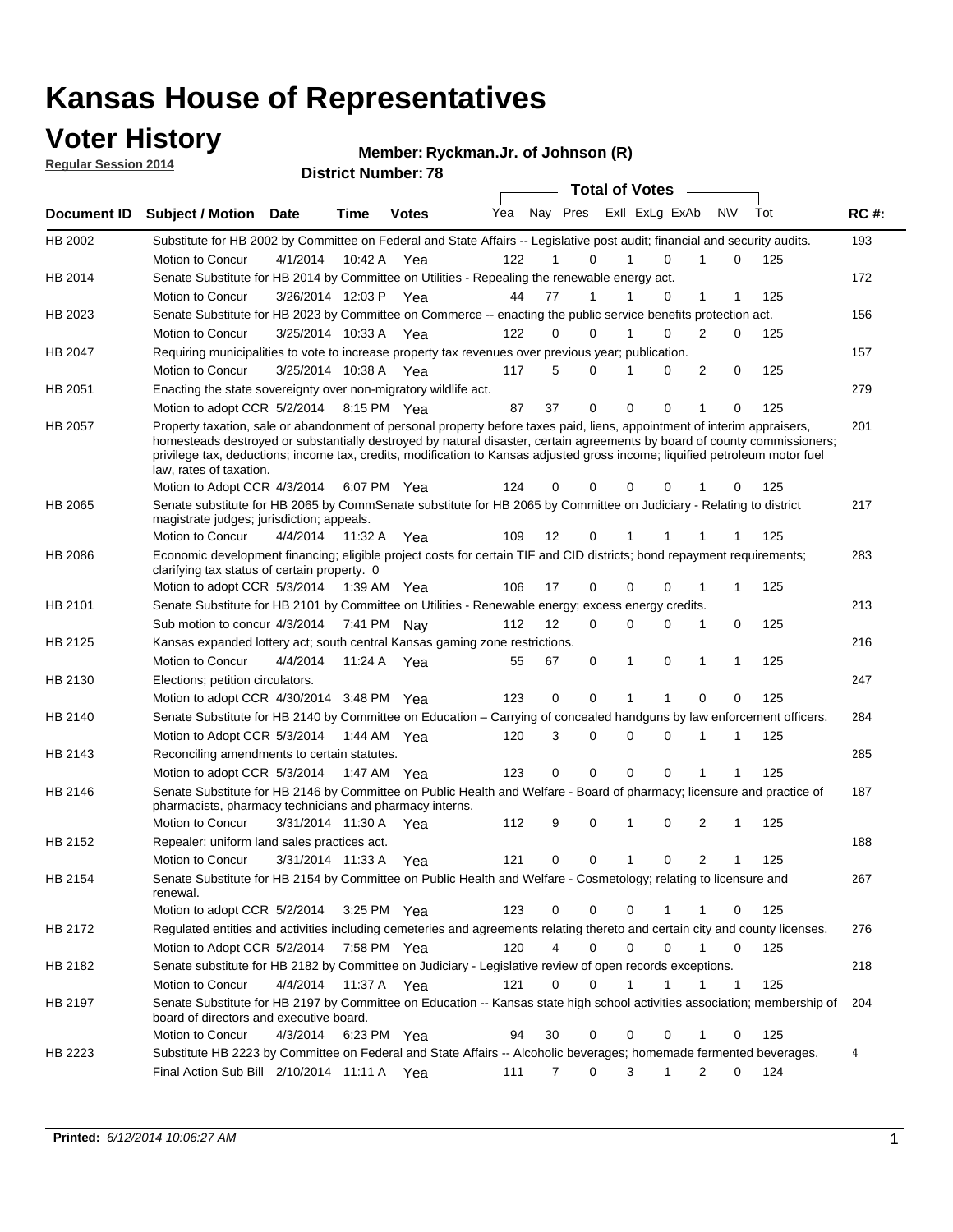### **Voter History**

| <b>VULGE LIISLUI Y</b><br><b>Reqular Session 2014</b> |                                                                                                                                                                                                                                        |          |             | Member: Ryckman.Jr. of Johnson (R)<br><b>District Number: 78</b> |     |    |          |                       |              |           |     |             |
|-------------------------------------------------------|----------------------------------------------------------------------------------------------------------------------------------------------------------------------------------------------------------------------------------------|----------|-------------|------------------------------------------------------------------|-----|----|----------|-----------------------|--------------|-----------|-----|-------------|
|                                                       |                                                                                                                                                                                                                                        |          |             |                                                                  |     |    |          | <b>Total of Votes</b> |              |           |     |             |
| Document ID                                           | <b>Subject / Motion Date</b>                                                                                                                                                                                                           |          | Time        | <b>Votes</b>                                                     | Yea |    | Nay Pres | Exll ExLg ExAb        |              | <b>NV</b> | Tot | <b>RC#:</b> |
| HB 2223                                               | Substitute for HB 2223 by Committee on Federal and State Affairs—Alcoholic beverages; homemade fermented beverages;<br>microbrewery gallonage expanded; liquor license length of citizenship.                                          |          |             |                                                                  |     |    |          |                       |              |           |     | 205         |
|                                                       | Motion to Concur                                                                                                                                                                                                                       | 4/3/2014 | 6:27 PM Yea |                                                                  | 115 | 9  | 0        | $\Omega$              | <sup>0</sup> | $\Omega$  | 125 |             |
| HB 2231                                               | Senate Substitute for Substitute for HB 2231 by Committee on Ways and Means - Appropriations for FY 2014, FY 2015, FY<br>2016, FY 2017 and FY 2018 for various state agencies; capital improvement projects; claims against the state. |          |             |                                                                  |     |    |          |                       |              |           |     | 282         |
|                                                       | Motion to adopt CCR 5/2/2014                                                                                                                                                                                                           |          | 9:48 PM Yea |                                                                  | 70  | 54 | 0        | 0                     | 0            |           | 125 |             |
| HB 2246                                               | Substitute for HB 2246 by Committee on Commerce, Labor and Economic Development - Peer review for certain licensed<br>tochnical profeccions                                                                                            |          |             |                                                                  |     |    |          |                       |              |           |     | 38          |

| HB 2246        | Substitute for HB 2246 by Committee on Commerce, Labor and Economic Development - Peer review for certain licensed<br>technical professions.                                                                                                                                                                                                                                                                                                                                                                                                                                                                                                                                                                                                                                                                                                                        |                       |             |     |     |                |             |              |             |                |             |     | 38  |
|----------------|---------------------------------------------------------------------------------------------------------------------------------------------------------------------------------------------------------------------------------------------------------------------------------------------------------------------------------------------------------------------------------------------------------------------------------------------------------------------------------------------------------------------------------------------------------------------------------------------------------------------------------------------------------------------------------------------------------------------------------------------------------------------------------------------------------------------------------------------------------------------|-----------------------|-------------|-----|-----|----------------|-------------|--------------|-------------|----------------|-------------|-----|-----|
|                | <b>EFA Sub Bill</b>                                                                                                                                                                                                                                                                                                                                                                                                                                                                                                                                                                                                                                                                                                                                                                                                                                                 | 2/21/2014 1:34 PM Yea |             |     | 120 | 0              | $\Omega$    | 1            | 0           | $\overline{2}$ | 1           | 124 |     |
| HB 2246        | Substitute for HB 2246 by Committee on Commerce, Labor and Economic Development - Peer review for certain licensed<br>technical professions.                                                                                                                                                                                                                                                                                                                                                                                                                                                                                                                                                                                                                                                                                                                        |                       |             |     |     |                |             |              |             |                |             |     | 260 |
|                | Motion to Concur                                                                                                                                                                                                                                                                                                                                                                                                                                                                                                                                                                                                                                                                                                                                                                                                                                                    | 5/2/2014              | 11:40 A     | Yea | 124 | 0              | $\Omega$    | $\mathbf 0$  | 1           | 0              | $\mathbf 0$ | 125 |     |
| HB 2272        | Kansas expanded lottery act; southeast Kansas gaming zone; privilege fee and investment threshold amount reduced.                                                                                                                                                                                                                                                                                                                                                                                                                                                                                                                                                                                                                                                                                                                                                   |                       |             |     |     |                |             |              |             |                |             |     | 200 |
|                | Motion to Concur                                                                                                                                                                                                                                                                                                                                                                                                                                                                                                                                                                                                                                                                                                                                                                                                                                                    | 4/2/2014              | 4:18 PM Nay |     | 84  | 36             | 0           | $\mathbf 0$  | 0           | 1              | 4           | 125 |     |
| HB 2296        | Campaign finance; permitted uses of campaign funds; increased exemption amount for certain candidates; contributor<br>information; lobbyist filings.                                                                                                                                                                                                                                                                                                                                                                                                                                                                                                                                                                                                                                                                                                                |                       |             |     |     |                |             |              |             |                |             |     | 248 |
|                | Motion to adopt CCR 4/30/2014 3:53 PM Yea                                                                                                                                                                                                                                                                                                                                                                                                                                                                                                                                                                                                                                                                                                                                                                                                                           |                       |             |     | 119 | 4              | 0           |              | 1           | 0              | 0           | 125 |     |
| HB 2296        | Campaign finance; permitted uses of campaign funds; increased exemption amount for certain candidates; contributor<br>information; lobbyist filings.                                                                                                                                                                                                                                                                                                                                                                                                                                                                                                                                                                                                                                                                                                                |                       |             |     |     |                |             |              |             |                |             |     | 287 |
|                | Motion to Override<br>Veto                                                                                                                                                                                                                                                                                                                                                                                                                                                                                                                                                                                                                                                                                                                                                                                                                                          | 5/30/2014 10:24 A Yea |             |     | 96  | 5              | 0           | $\mathbf 0$  | 0           | 0              | 24          | 125 |     |
| <b>HB 2298</b> | Senate Sub for HB 2298 by Committee on Judiciary - Uniform controlled substances act. Senate Sub for HB 2298 by<br>Committee on Judiciary - Uniform controlled substances act.                                                                                                                                                                                                                                                                                                                                                                                                                                                                                                                                                                                                                                                                                      |                       |             |     |     |                |             |              |             |                |             |     | 209 |
|                | Motion to Concur                                                                                                                                                                                                                                                                                                                                                                                                                                                                                                                                                                                                                                                                                                                                                                                                                                                    | 4/3/2014              | 6:40 PM Yea |     | 123 | 1              | 0           | $\mathbf 0$  | 0           | 1              | 0           | 125 |     |
| HB 2303        | Relating to driver's license fees; driving under the influence equipment fund.                                                                                                                                                                                                                                                                                                                                                                                                                                                                                                                                                                                                                                                                                                                                                                                      |                       |             |     |     |                |             |              |             |                |             |     | 1   |
|                | Motion to adopt CCR 1/22/2014 11:45 A Yea                                                                                                                                                                                                                                                                                                                                                                                                                                                                                                                                                                                                                                                                                                                                                                                                                           |                       |             |     | 109 | 11             | $\mathbf 0$ | $\mathbf{1}$ | 0           | 4              | $\mathbf 0$ | 125 |     |
| HB 2312        | Local governments; investment of idle funds; changes.                                                                                                                                                                                                                                                                                                                                                                                                                                                                                                                                                                                                                                                                                                                                                                                                               |                       |             |     |     |                |             |              |             |                |             |     | 253 |
|                | Motion to Concur                                                                                                                                                                                                                                                                                                                                                                                                                                                                                                                                                                                                                                                                                                                                                                                                                                                    | 5/1/2014              | 4:31 PM Yea |     | 123 | $\overline{2}$ | 0           | $\mathbf 0$  | 0           | 0              | $\mathbf 0$ | 125 |     |
| HB 2338        | Substitute for HB 2338 by Committee on Ways and Means - Judicial branch; supplemental appropriation for fiscal year 2015,<br>judiciary operations; increasing various docket fees and creating new docket fees; annually, allowing the allocation of a budget<br>for each judicial district court operations, chief judge would have the authority to expend funds as necessary to carry out the<br>functions of such district if such chief judge elected to do so, including establishing what court personnel are necessary and<br>their compensation; district court judges in judicial district elect chief judge and court of appeals judges elect chief judge of the<br>court of appeals; district judge and district magistrate judge vacancies; statutory authority for longevity bonus for judicial<br>branch employees repealed; nonseverability clause. |                       |             |     |     |                |             |              |             |                |             |     | 229 |
|                | Motion to Adopt CCR 4/4/2014 7:17 PM Yea                                                                                                                                                                                                                                                                                                                                                                                                                                                                                                                                                                                                                                                                                                                                                                                                                            |                       |             |     | 66  | 57             | 0           | $\Omega$     | 0           | 2              | 0           | 125 |     |
| HB 2378        | Senate Substitute for HB 2378 by Committee on Assessment and Taxation - Providing sales tax exemption for sales of certain 189<br>machinery and equipment used for surface mining activities.                                                                                                                                                                                                                                                                                                                                                                                                                                                                                                                                                                                                                                                                       |                       |             |     |     |                |             |              |             |                |             |     |     |
|                | Motion to Concur                                                                                                                                                                                                                                                                                                                                                                                                                                                                                                                                                                                                                                                                                                                                                                                                                                                    | 3/31/2014 11:35 A     |             | Yea | 117 | 4              | $\Omega$    | 1            | $\Omega$    | 2              | 1           | 125 |     |
| HB 2389        | Senate Substitute for HB 2389 by Committee on Judiciary - Crimes and criminal procedure; mistreatment of a dependent adult 277<br>or an elder person; RICO; warrants; discharge of certain persons; appeals.                                                                                                                                                                                                                                                                                                                                                                                                                                                                                                                                                                                                                                                        |                       |             |     |     |                |             |              |             |                |             |     |     |
|                | Motion to Adopt CCR 5/2/2014                                                                                                                                                                                                                                                                                                                                                                                                                                                                                                                                                                                                                                                                                                                                                                                                                                        |                       | 8:05 PM Yea |     | 123 | $\mathbf{1}$   | 0           | $\mathbf 0$  | $\mathbf 0$ | $\mathbf{1}$   | $\mathbf 0$ | 125 |     |
| HB 2398        | Relating to the Kansas revised limited liability company act.                                                                                                                                                                                                                                                                                                                                                                                                                                                                                                                                                                                                                                                                                                                                                                                                       |                       |             |     |     |                |             |              |             |                |             |     | 28  |
|                | <b>Final Action</b><br>Amended                                                                                                                                                                                                                                                                                                                                                                                                                                                                                                                                                                                                                                                                                                                                                                                                                                      | 2/21/2014 11:13 A     |             | Yea | 120 | $\mathbf{1}$   | 0           | $\mathbf{1}$ | 0           | $\overline{2}$ | $\mathbf 0$ | 124 |     |
| HB 2402        | National day of the cowboy.                                                                                                                                                                                                                                                                                                                                                                                                                                                                                                                                                                                                                                                                                                                                                                                                                                         |                       |             |     |     |                |             |              |             |                |             |     | 163 |
|                | <b>Final Action</b>                                                                                                                                                                                                                                                                                                                                                                                                                                                                                                                                                                                                                                                                                                                                                                                                                                                 | 3/26/2014 10:55 A     |             | Yea | 116 | 7              | 0           | $\mathbf{1}$ | 0           | $\mathbf{1}$   | $\mathbf 0$ | 125 |     |
| HB 2417        | Expansion of rural opportunity zones.                                                                                                                                                                                                                                                                                                                                                                                                                                                                                                                                                                                                                                                                                                                                                                                                                               |                       |             |     |     |                |             |              |             |                |             |     | 61  |
|                | <b>Final Action</b><br>Amended                                                                                                                                                                                                                                                                                                                                                                                                                                                                                                                                                                                                                                                                                                                                                                                                                                      | 2/27/2014 10:16 A     |             | Yea | 104 | 19             | $\Omega$    | $\mathbf 0$  | $\mathbf 0$ | 1              | $\mathbf 0$ | 124 |     |
| HB 2418        | Adult care home licensure act; removal of outdated rule and regulation reference.                                                                                                                                                                                                                                                                                                                                                                                                                                                                                                                                                                                                                                                                                                                                                                                   |                       |             |     |     |                |             |              |             |                |             |     | 6   |
|                | <b>Final Action</b>                                                                                                                                                                                                                                                                                                                                                                                                                                                                                                                                                                                                                                                                                                                                                                                                                                                 | 2/12/2014 11:20 A Yea |             |     | 121 | 0              | $\mathbf 0$ | 1            | 0           | 2              | $\mathbf 0$ | 124 |     |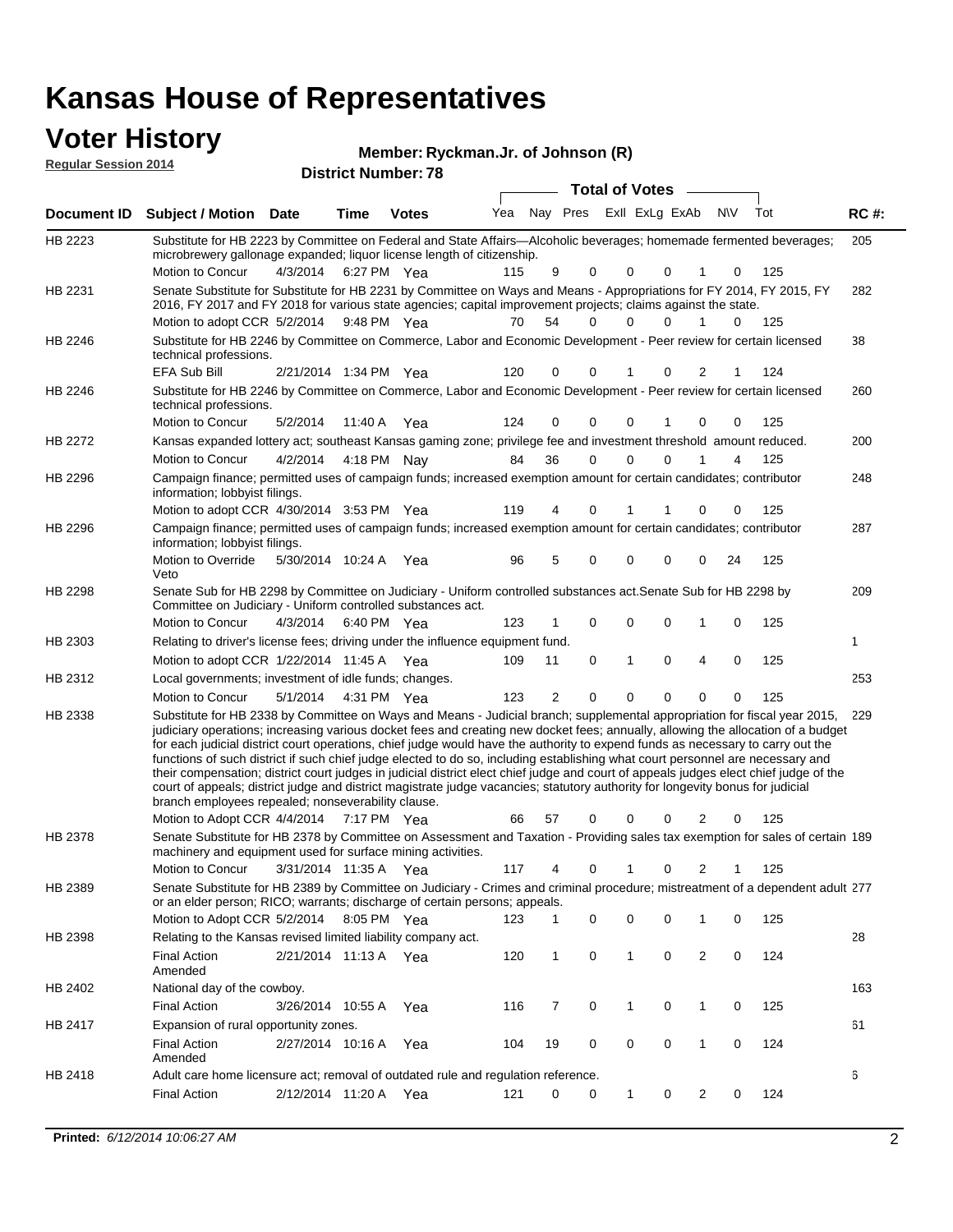### **Voter History**

**Regular Session 2014**

#### **Ryckman.Jr. of Johnson (R)**

|             | DISTRICT MAILINGL. 10<br><b>Total of Votes</b>                                                                                                                                                                                                                                                                                                       |                       |             |              |     |          |          |              |                |                |              |     |                |
|-------------|------------------------------------------------------------------------------------------------------------------------------------------------------------------------------------------------------------------------------------------------------------------------------------------------------------------------------------------------------|-----------------------|-------------|--------------|-----|----------|----------|--------------|----------------|----------------|--------------|-----|----------------|
| Document ID | <b>Subject / Motion</b>                                                                                                                                                                                                                                                                                                                              | Date                  | Time        | <b>Votes</b> | Yea |          | Nay Pres |              | Exll ExLg ExAb |                | N\V          | Tot | <b>RC#:</b>    |
| HB 2418     | Kansas department for aging and disability services; adult care homes                                                                                                                                                                                                                                                                                |                       |             |              |     |          |          |              |                |                |              |     | 221            |
|             | <b>Motion to Concur</b>                                                                                                                                                                                                                                                                                                                              | 4/4/2014              | 11:49 A     | Yea          | 122 | 0        | 0        | 1            | 1              | 1              | 0            | 125 |                |
| HB 2419     | City annexation; fire district territory; detachment.                                                                                                                                                                                                                                                                                                |                       |             |              |     |          |          |              |                |                |              |     | 120            |
|             | <b>Final Action</b>                                                                                                                                                                                                                                                                                                                                  | 3/17/2014 11:19 A     |             | Yea          | 122 | 0        | 0        | 0            | 0              | $\overline{2}$ | $\mathbf{1}$ | 125 |                |
| HB 2419     | City annexation; fire district territory; detachment.                                                                                                                                                                                                                                                                                                |                       |             |              |     |          |          |              |                |                |              |     | 196            |
|             | Motion to Concur                                                                                                                                                                                                                                                                                                                                     | 4/2/2014              | 10:32 A     | Yea          | 122 | 0        | 0        | 0            | 0              | $\overline{2}$ | 1            | 125 |                |
| HB 2420     | School crossing quards.                                                                                                                                                                                                                                                                                                                              |                       |             |              |     |          |          |              |                |                |              |     | 5              |
|             | <b>Final Action</b><br>Amended                                                                                                                                                                                                                                                                                                                       | 2/10/2014 11:12 A     |             | Yea          | 118 | 0        | 0        | 3            | 1              | $\overline{2}$ | 0            | 124 |                |
| HB 2420     | School crossing guards.                                                                                                                                                                                                                                                                                                                              |                       |             |              |     |          |          |              |                |                |              |     | 197            |
|             | Motion to Concur                                                                                                                                                                                                                                                                                                                                     | 4/2/2014              | 10:34 A     | Yea          | 123 | 0        | 0        | 0            | 0              | 2              | 0            | 125 |                |
| HB 2422     | Defining watercraft for purposes of taxation.                                                                                                                                                                                                                                                                                                        |                       |             |              |     |          |          |              |                |                |              |     | 14             |
|             | <b>Final Action</b><br>Amended                                                                                                                                                                                                                                                                                                                       | 2/14/2014 11:13 A     |             | Yea          | 118 | 0        | 0        | 2            | $\mathbf 0$    | $\overline{4}$ | 0            | 124 |                |
| HB 2424     | Robert G. (Bob) Bethell interchange.                                                                                                                                                                                                                                                                                                                 |                       |             |              |     |          |          |              |                |                |              |     | 85             |
|             | <b>EFA Sub Bill</b>                                                                                                                                                                                                                                                                                                                                  | 2/27/2014 4:03 PM Yea |             |              | 119 | 4        | 0        | $\Omega$     | $\Omega$       | 1              | 0            | 124 |                |
| HB 2424     | Substitute for HB 2424 by Committee on Transportation - Designating the Robert G. (Bob) Bethell interchange; the SGT David 190<br>Enzbrenner memorial highway; t the Pack S Clair highway; the ancient Indian traders trail; the Harper county veterans<br>memorial highway; the Bonnie Huy memorial highway; the Bonnie Sharp memorial interchange. |                       |             |              |     |          |          |              |                |                |              |     |                |
|             | Motion to Concur                                                                                                                                                                                                                                                                                                                                     | 3/31/2014 11:37 A Yea |             |              | 117 | 3        | $\Omega$ | 1            | 0              | $\overline{2}$ | 2            | 125 |                |
| HB 2429     | Making the water conservation program part of and supplemental to the Kansas water appropriation act.                                                                                                                                                                                                                                                |                       |             |              |     |          |          |              |                |                |              |     | $\overline{7}$ |
|             | <b>Final Action</b><br>Amended                                                                                                                                                                                                                                                                                                                       | 2/12/2014 11:22 A Yea |             |              | 121 | $\Omega$ | $\Omega$ | 1            | 0              | $\overline{2}$ | $\mathbf 0$  | 124 |                |
| HB 2430     | Promoting employment across Kansas act; benefits.                                                                                                                                                                                                                                                                                                    |                       |             |              |     |          |          |              |                |                |              |     | 90             |
|             | <b>EFA Sub Bill</b>                                                                                                                                                                                                                                                                                                                                  | 2/27/2014 4:08 PM Yea |             |              | 110 | 13       | 0        | $\mathbf 0$  | 0              |                | 0            | 124 |                |
| HB 2430     | Substitute for HB 2430 by Committee on Commerce, Labor and Economic Development - Promoting employment across<br>Kansas act; benefits.                                                                                                                                                                                                               |                       |             |              |     |          |          |              |                |                |              |     | 278            |
|             | Motion to adopt CCR 5/2/2014                                                                                                                                                                                                                                                                                                                         |                       | 8:09 PM Yea |              | 114 | 10       | 0        | 0            | 0              | 1              | 0            | 125 |                |
| HB 2433     | Relating to the Kansas uniform securities act.                                                                                                                                                                                                                                                                                                       |                       |             |              |     |          |          |              |                |                |              |     | 62             |
|             | <b>Final Action</b><br>Amended                                                                                                                                                                                                                                                                                                                       | 2/27/2014 10:17 A Yea |             |              | 123 | 0        | 0        | $\mathbf 0$  | $\mathbf 0$    | 1              | 0            | 124 |                |
| HB 2433     | Relating to the Kansas uniform securities act.                                                                                                                                                                                                                                                                                                       |                       |             |              |     |          |          |              |                |                |              |     | 243            |
|             | Motion to adopt CCR 4/30/2014 3:27 PM Yea                                                                                                                                                                                                                                                                                                            |                       |             |              | 123 | $\Omega$ | $\Omega$ | 1            | 1              | $\Omega$       | 0            | 125 |                |
| HB 2436     | Substitute for HB 2436 by Committee on Vision 2020 - Boards of cosmetology and barbering; agreements on inspectors of<br>dual-licensed facilities.                                                                                                                                                                                                   |                       |             |              |     |          |          |              |                |                |              |     | 19             |
|             | Final Action Sub Bill 2/19/2014 11:32 A                                                                                                                                                                                                                                                                                                              |                       |             | Yea          | 122 | ი        | 0        | O            | 0              | 2              | 0            | 124 |                |
| HB 2436     | Substitute for HB 2436 by Committee on Vision 2020 - Boards of cosmetology and barbering; agreements on inspectors of<br>dual-licensed facilities.                                                                                                                                                                                                   |                       |             |              |     |          |          |              |                |                |              |     | 206            |
|             | Motion to Concur                                                                                                                                                                                                                                                                                                                                     | 4/3/2014              | 6:30 PM Yea |              | 117 | 7        | 0        | 0            | 0              | 1              | 0            | 125 |                |
| HB 2440     | Emerging industry investment act; treatment of certain bioscience companies.                                                                                                                                                                                                                                                                         |                       |             |              |     |          |          |              |                |                |              |     | 39             |
|             | <b>Emergency Final</b><br>Action                                                                                                                                                                                                                                                                                                                     | 2/21/2014 1:36 PM Yea |             |              | 116 | 4        | 0        | $\mathbf{1}$ | 0              | 2              | $\mathbf{1}$ | 124 |                |
| HB 2442     | Escalating penalties for repeat felony evade and elude cases.                                                                                                                                                                                                                                                                                        |                       |             |              |     |          |          |              |                |                |              |     | 107            |
|             | EFA Sub Bill                                                                                                                                                                                                                                                                                                                                         | 2/27/2014 4:32 PM Nav |             |              | 111 | 12       | 0        | 0            | 0              | $\mathbf{1}$   | 0            | 124 |                |
| HB 2444     | Spendthrift trusts.                                                                                                                                                                                                                                                                                                                                  |                       |             |              |     |          |          |              |                |                |              |     | 36             |
|             | <b>Emergency Final</b><br><b>Action Amend</b>                                                                                                                                                                                                                                                                                                        | 2/21/2014 1:32 PM Yea |             |              | 120 | 0        | 0        | $\mathbf{1}$ | 0              | $\overline{2}$ | $\mathbf{1}$ | 124 |                |
| HB 2444     | Spendthrift trusts.                                                                                                                                                                                                                                                                                                                                  |                       |             |              |     |          |          |              |                |                |              |     | 198            |
|             | Motion to Concur                                                                                                                                                                                                                                                                                                                                     | 4/2/2014              | 10:37 A     | Yea          | 123 | 0        | 0        | 0            | 0              | $\overline{2}$ | 0            | 125 |                |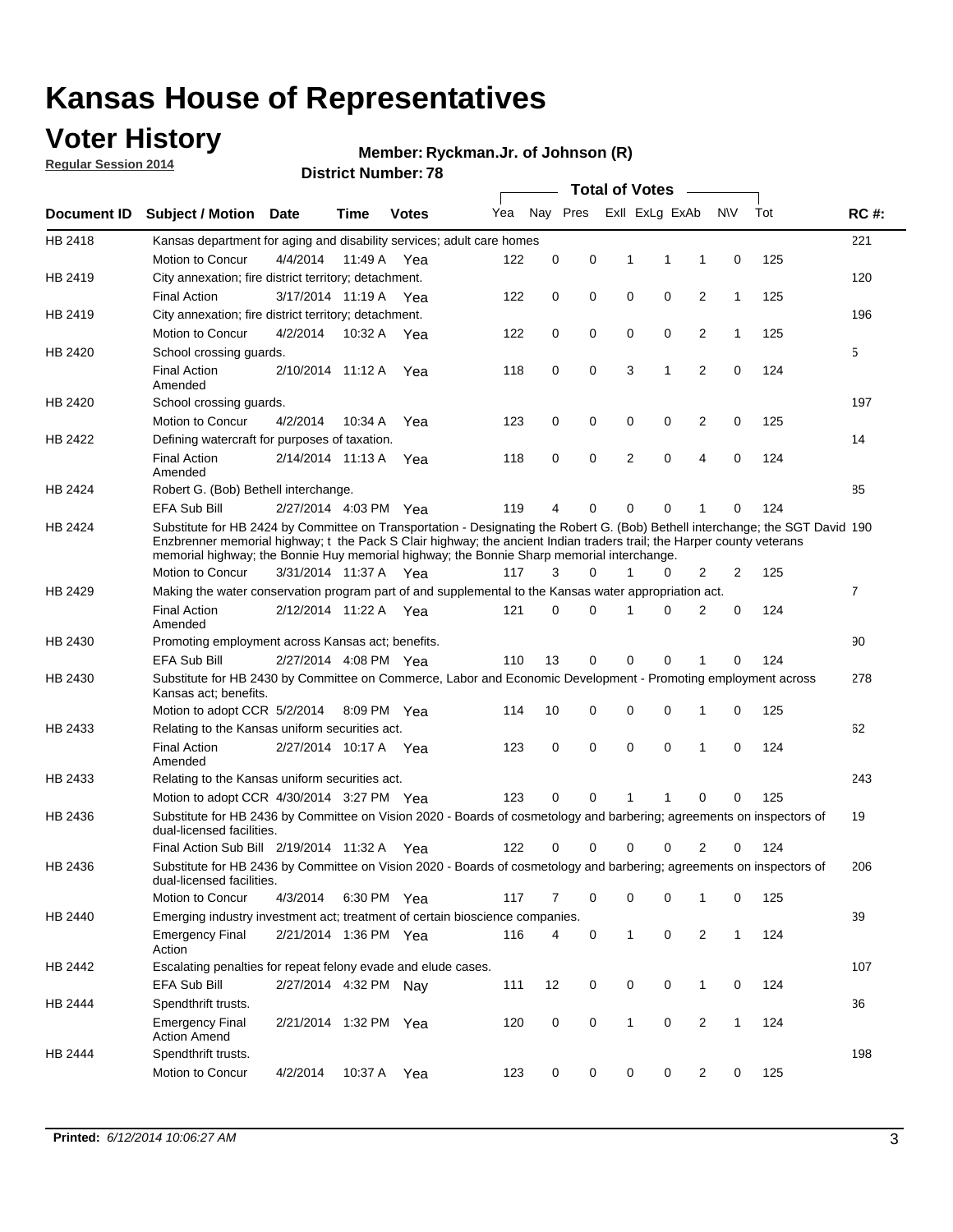#### **Voter History**

**Regular Session 2014**

|  |  | Member: Ryckman.Jr. of Johnson (R) |  |
|--|--|------------------------------------|--|
|--|--|------------------------------------|--|

**Document ID Subject / Motion Date Time Votes** Yea Nay Pres ExII ExLg ExAb N\V Tot RC #: **District Number: 78 Date Votes Total of Votes Time** ExII ExLg ExAb 63 2/27/2014 Final Action Yea 124 10:19 A 123 0 0 0 10 0 HB 2445 Amended Allowing for criminal discovery materials to be provided to defendant or defendant's counsel. 8 2/12/2014 Final Action Yea 124 11:23 A 121 0 0 0 20 1 HB 2446 District courts; court trustee operations fund. judicial process; concerning sentencing dispositions, probation and postrelease supervision; concerning expungement of driving under the influence and criminal refusal convictions; concerning trials, conduct of jury after case is submitted. 239 Motion to adopt CCR 4/30/2014 3:01 PM Yea  $121 \quad 2 \quad 0 \quad 1 \quad 1 \quad 0 \quad 0 \quad 125$ HB 2446 Senate Substitute for HB 2446 by Committee on Judiciary - Courts; allocating moneys from driver's license fees to judicial branch nonjudicial salary adjustment fund; allowing chief justice to authorize expenditures from court trustee operations fund in certain judicial districts; time limits for court decisions. 29 2/21/2014 Final Action Yea 124 11:14 A 119 2 0 0 20 1 HB 2447 Amended Real property; trespass and liability. 202 Motion to Adopt CCR 4/3/2014 6:10 PM Yea  $122$  2 0 0 0 1 0 125 HB 2447 Real property; trespass and liability. 30 2/21/2014 Final Action Yea 124 HB 2448 Interference with judicial process. 11:16 A 121 0 0 0 20 1 240 Motion to adopt CCR 4/30/2014 3:10 PM Yea  $116$  7 0 1 1 0 0 125 HB 2448 Senate Substitute for HB 2448 by Committee on Judiciary - Updating provisions relating to the Kansas bureau of investigation's DNA database; amending the crime of interference with 96 2/27/2014 EFA Sub Bill Yea 124 4:18 PM 64 59 0 0 10 0 HB 2451 Electric utilities; creating the electric highway fee. 207 4/3/2014 HB 2451 Motion to Concur Yea 125 6:34 PM 94 30 0 0 10 0 Substitute for HB 2451 by Committee on Transportation - Increasing registration fees for electric vehicles. 41 2/21/2014 EFA Sub Bill Yea 124 1:39 PM 120 0 0 0 21 1 HB 2452 Substitute for HB 2452 by Committee on Transportation - Distinctive license plates; donate life, disabled veterans, rotary international, Kansas horse council. 208 4/3/2014 HB 2452 Motion to Concur Yea 125 6:37 PM 123 1 0 0 10 0 Substitute for HB 2452 by Committee on Transportation - Distinctive license plates; donate life, disabled veterans, rotary international, Kansas horse council, motorcycles. 9 2/12/2014 Final Action Yea 124 11:28 A 72 49 0 0 20 1 HB 2453 Amended Protecting religious freedom regarding marriage. 108 3/6/2014 HB 2455 Emergency Final Yea 125 11:23 A 119 1 1 0 20 2 Action Amend Property tax exemption for certain utility systems located on military installation. 49 2/26/2014 Final Action Yea 124 11:32 A 100 23 0 0 10 0 HB 2456 Amended Property taxation; defining commercial and industrial machinery and equipment; motor vehicles, members of military service and active guard and reservists. 50 2/26/2014 Final Action Yea 124 11:33 A 123 0 0 0 10 0 HB 2463 Amended Creating civil liability for acts of terrorism; forfeiture of property related to violations of certain criminal acts. 194 4/1/2014 HB 2463 Motion to Concur 4/1/2014 10:46 A Yea 123 0 0 1 0 1 0 125 Creating civil liability for acts of terrorism; forfeiture of property related to violations of certain criminal acts. 10:46 A 15 2/14/2014 Final Action Yea 124 11:14 A 118 0 0 0 40 2 HB 2464 Amended Allowing banks, trust companies and savings and loans to claim the expensing deduction for privilege tax filers under the Kansas income tax act.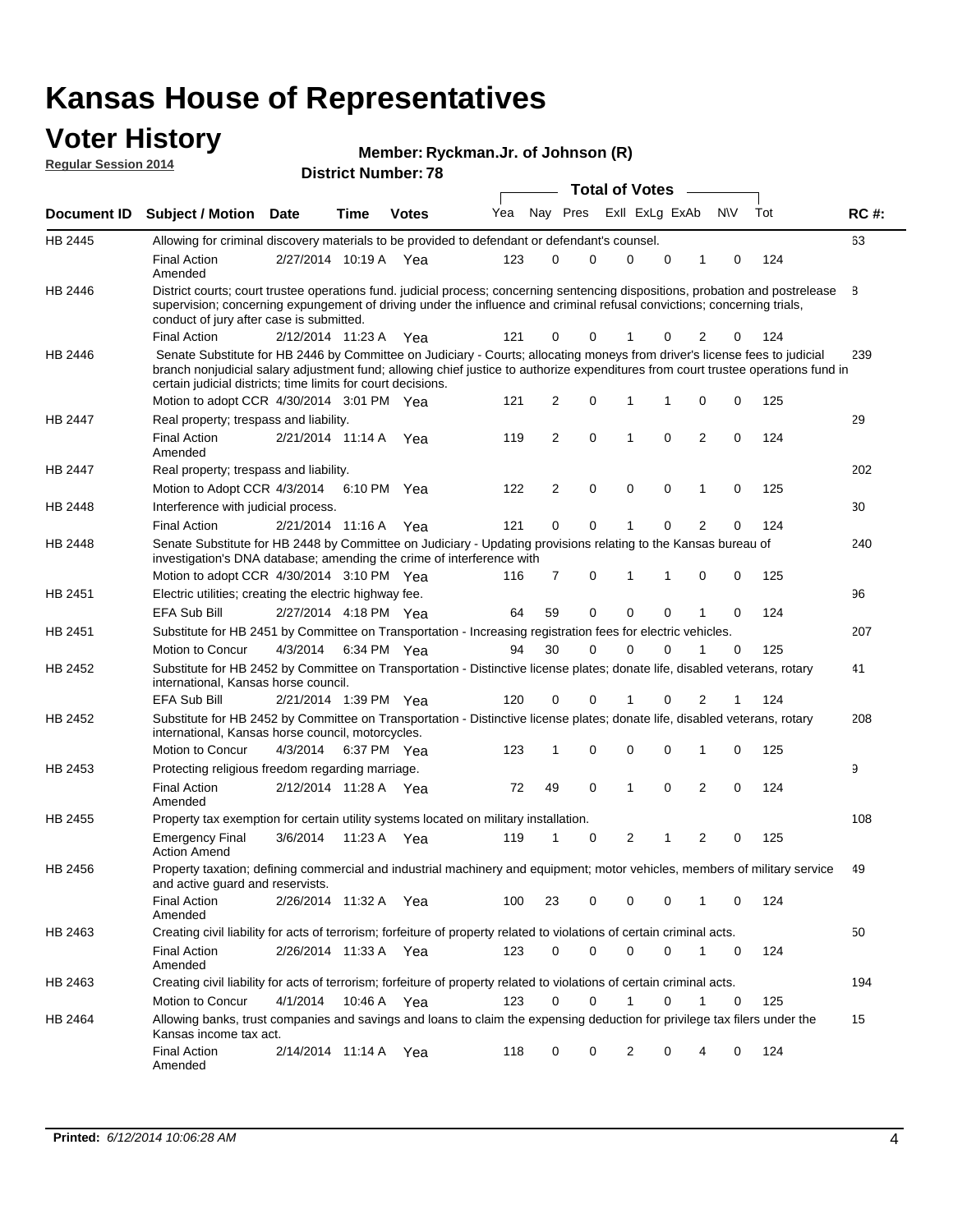### **Voter History**

**Regular Session 2014**

#### **Ryckman.Jr. of Johnson (R)**

|                |                                                                                                                                                                             |                       |             |              |     |                |             |              | <b>Total of Votes</b> |                |           |                                                                                                                                                                                                                              |             |
|----------------|-----------------------------------------------------------------------------------------------------------------------------------------------------------------------------|-----------------------|-------------|--------------|-----|----------------|-------------|--------------|-----------------------|----------------|-----------|------------------------------------------------------------------------------------------------------------------------------------------------------------------------------------------------------------------------------|-------------|
|                | Document ID Subject / Motion Date                                                                                                                                           |                       | Time        | <b>Votes</b> | Yea |                | Nay Pres    |              | Exll ExLg ExAb        |                | <b>NV</b> | Tot                                                                                                                                                                                                                          | <b>RC#:</b> |
| HB 2466        | Relating to administrative procedure; judicial review.                                                                                                                      |                       |             |              |     |                |             |              |                       |                |           |                                                                                                                                                                                                                              | 37          |
|                | <b>Emergency Final</b><br><b>Action Amend</b>                                                                                                                               | 2/21/2014 1:33 PM Yea |             |              | 118 | 2              | 0           | 1            | $\mathbf 0$           | $\overline{2}$ | 1         | 124                                                                                                                                                                                                                          |             |
| HB 2470        | Purchasing authority for certain insurance by the state board of regents for state educational institutions.                                                                |                       |             |              |     |                |             |              |                       |                |           | 0<br>124<br>125<br>0<br>124<br>0<br>125<br>1<br>0<br>125<br>0<br>124<br>125<br>1<br>124<br>$\mathbf 0$<br>125<br>0<br>124<br>0<br>0<br>125<br>0<br>124<br>125<br>0<br>124<br>0<br>$\mathbf 0$<br>124<br>0<br>125<br>0<br>124 | 16          |
|                | <b>Final Action</b>                                                                                                                                                         | 2/17/2014 11:20 A Yea |             |              | 120 | $\Omega$       | $\mathbf 0$ | 3            | 0                     | 1              |           |                                                                                                                                                                                                                              |             |
| HB 2475        | Personal financial literacy program as a requirement for high school graduation.                                                                                            |                       |             |              |     |                |             |              |                       |                |           |                                                                                                                                                                                                                              | 126         |
|                | <b>Final Action</b><br>Amended                                                                                                                                              | 3/19/2014 11:22 A Yea |             |              | 110 | 12             | $\mathbf 0$ | 0            | 1                     | 2              |           |                                                                                                                                                                                                                              |             |
| HB 2478        | Venue for crimes committed with an electronic device.                                                                                                                       |                       |             |              |     |                |             |              |                       |                |           |                                                                                                                                                                                                                              | 51          |
|                | <b>Final Action</b>                                                                                                                                                         | 2/26/2014 11:34 A     |             | Yea          | 123 | $\mathbf 0$    | 0           | $\Omega$     | $\mathbf 0$           | 1              |           |                                                                                                                                                                                                                              |             |
| HB 2479        | Removing 2015 sunset provision from law requiring ignition interlock device after first test failure or alcohol or drug-related<br>conviction.                              |                       |             |              |     |                |             |              |                       |                |           |                                                                                                                                                                                                                              | 115         |
|                | <b>Final Action</b><br>Amended                                                                                                                                              | 3/14/2014 11:14 A     |             | Yea          | 117 | 0              | 0           | 2            | 1                     | 4              |           |                                                                                                                                                                                                                              |             |
| HB 2479        | Removing 2015 sunset provision from law requiring ignition interlock device after first test failure or alcohol or drug-related<br>conviction.                              |                       |             |              |     |                |             |              |                       |                |           |                                                                                                                                                                                                                              | 210         |
|                | Motion to Concur                                                                                                                                                            | 4/3/2014              |             | 6:47 PM Yea  | 122 | $\overline{2}$ | 0           | $\mathbf 0$  | $\mathbf 0$           | 1              |           |                                                                                                                                                                                                                              |             |
| HB 2480        | Repealing the review of TeleKansas I.                                                                                                                                       |                       |             |              |     |                |             |              |                       |                |           |                                                                                                                                                                                                                              | 64          |
|                | <b>Final Action</b><br>Amended                                                                                                                                              | 2/27/2014 10:20 A     |             | Yea          | 123 | 0              | 0           | 0            | $\mathbf 0$           | 1              |           |                                                                                                                                                                                                                              |             |
| HB 2480        | Repealing the review of TeleKansas I.                                                                                                                                       |                       |             |              |     |                |             |              |                       |                |           |                                                                                                                                                                                                                              | 250         |
|                | Motion to Concur                                                                                                                                                            | 5/1/2014              | 1:54 PM Yea |              | 123 | $\mathbf{1}$   | $\mathbf 0$ | $\mathbf 0$  | $\mathbf 0$           | 0              |           |                                                                                                                                                                                                                              |             |
| HB 2482        | Authority of state corporation commission to intervene in court proceedings.                                                                                                |                       |             |              |     |                |             |              |                       |                |           |                                                                                                                                                                                                                              | 65          |
|                | <b>Final Action</b><br>Amended                                                                                                                                              | 2/27/2014 10:21 A     |             | Yea          | 121 | 2              | 0           | $\mathbf 0$  | $\mathbf 0$           | 1              |           |                                                                                                                                                                                                                              |             |
| HB 2482        | Senate Substitute for HB 2482 by Committee on Utilities - Creating the energy efficiency investment act.                                                                    |                       |             |              |     |                |             |              |                       |                |           |                                                                                                                                                                                                                              | 211         |
|                | Motion to Concur                                                                                                                                                            | 4/3/2014 7:02 PM Yea  |             |              | 99  | 25             | $\Omega$    | 0            | 0                     | 1              |           |                                                                                                                                                                                                                              |             |
| HB 2487        | Construction of electric transmission lines and certificates of public convenience and necessity.                                                                           |                       |             |              |     |                |             |              |                       |                |           |                                                                                                                                                                                                                              | 66          |
|                | <b>Final Action</b><br>Amended                                                                                                                                              | 2/27/2014 10:22 A Yea |             |              | 113 | 10             | 0           | $\mathbf 0$  | 0                     | 1              |           |                                                                                                                                                                                                                              |             |
| HB 2487        | Relating to the powers and duties of the state corporation commission; construction of electric transmission lines and<br>certificates of public convenience and necessity. |                       |             |              |     |                |             |              |                       |                |           |                                                                                                                                                                                                                              | 254         |
|                | Sub motion to concur 5/1/2014 4:36 PM Yea                                                                                                                                   |                       |             |              | 117 | 8              | 0           | $\Omega$     | $\mathbf 0$           | 0              |           |                                                                                                                                                                                                                              |             |
| <b>HB 2488</b> | Kansas electric transmission authority and the purpose and composition of the authority.                                                                                    |                       |             |              |     |                |             |              |                       |                |           |                                                                                                                                                                                                                              | 10          |
|                | <b>Final Action</b><br>Amended                                                                                                                                              | 2/12/2014 11:30 A Yea |             |              | 108 | 13             | 0           | 1            | 0                     | $\overline{2}$ |           |                                                                                                                                                                                                                              |             |
| HB 2488        | Kansas electric transmission authority and the purpose and composition of the authority.                                                                                    |                       |             |              |     |                |             |              |                       |                |           |                                                                                                                                                                                                                              | 158         |
|                | <b>Motion to Concur</b>                                                                                                                                                     | 3/25/2014 10:43 A     |             | Yea          | 107 | 15             | 0           | 1            | 0                     | 2              |           |                                                                                                                                                                                                                              |             |
| HB 2489        | Legislative review of exceptions to disclosure of public records.                                                                                                           |                       |             |              |     |                |             |              |                       |                |           |                                                                                                                                                                                                                              | 67          |
|                | <b>Final Action</b><br>Amended                                                                                                                                              | 2/27/2014 10:23 A Yea |             |              | 122 | $\mathbf{1}$   | 0           | 0            | $\mathbf 0$           | $\mathbf{1}$   |           |                                                                                                                                                                                                                              |             |
| HB 2490        | Criminal procedure; conduct of jury after case is submitted.                                                                                                                |                       |             |              |     |                |             |              |                       |                |           |                                                                                                                                                                                                                              | 31          |
|                | <b>Final Action</b><br>Amended                                                                                                                                              | 2/21/2014 11:17 A Yea |             |              | 121 | 0              | 0           | $\mathbf{1}$ | $\mathbf 0$           | 2              |           |                                                                                                                                                                                                                              |             |
| HB 2490        | Capital murder; attempt; murder in the first degree; sentencing.                                                                                                            |                       |             |              |     |                |             |              |                       |                |           |                                                                                                                                                                                                                              | 241         |
|                | Motion to adopt CCR 4/30/2014 3:16 PM Yea                                                                                                                                   |                       |             |              | 123 | 0              | 0           | 1            | 1                     | 0              |           |                                                                                                                                                                                                                              |             |
| HB 2491        | Kansas tort claims act; attorney may appear in small claims action.                                                                                                         |                       |             |              |     |                |             |              |                       |                |           |                                                                                                                                                                                                                              | 20          |
|                | <b>Final Action</b><br>Amended                                                                                                                                              | 2/19/2014 11:34 A Yea |             |              | 120 | 2              | 0           | 0            | $\pmb{0}$             | 2              |           |                                                                                                                                                                                                                              |             |
| HB 2491        | Kansas tort claims act; attorney may appear in small claims action.                                                                                                         |                       |             |              |     |                |             |              |                       |                |           |                                                                                                                                                                                                                              | 199         |
|                | Motion to Concur                                                                                                                                                            | 4/2/2014              |             | 10:40 A Yea  | 121 | 2              | 0           | 0            | 0                     | 2              | 0         | 125                                                                                                                                                                                                                          |             |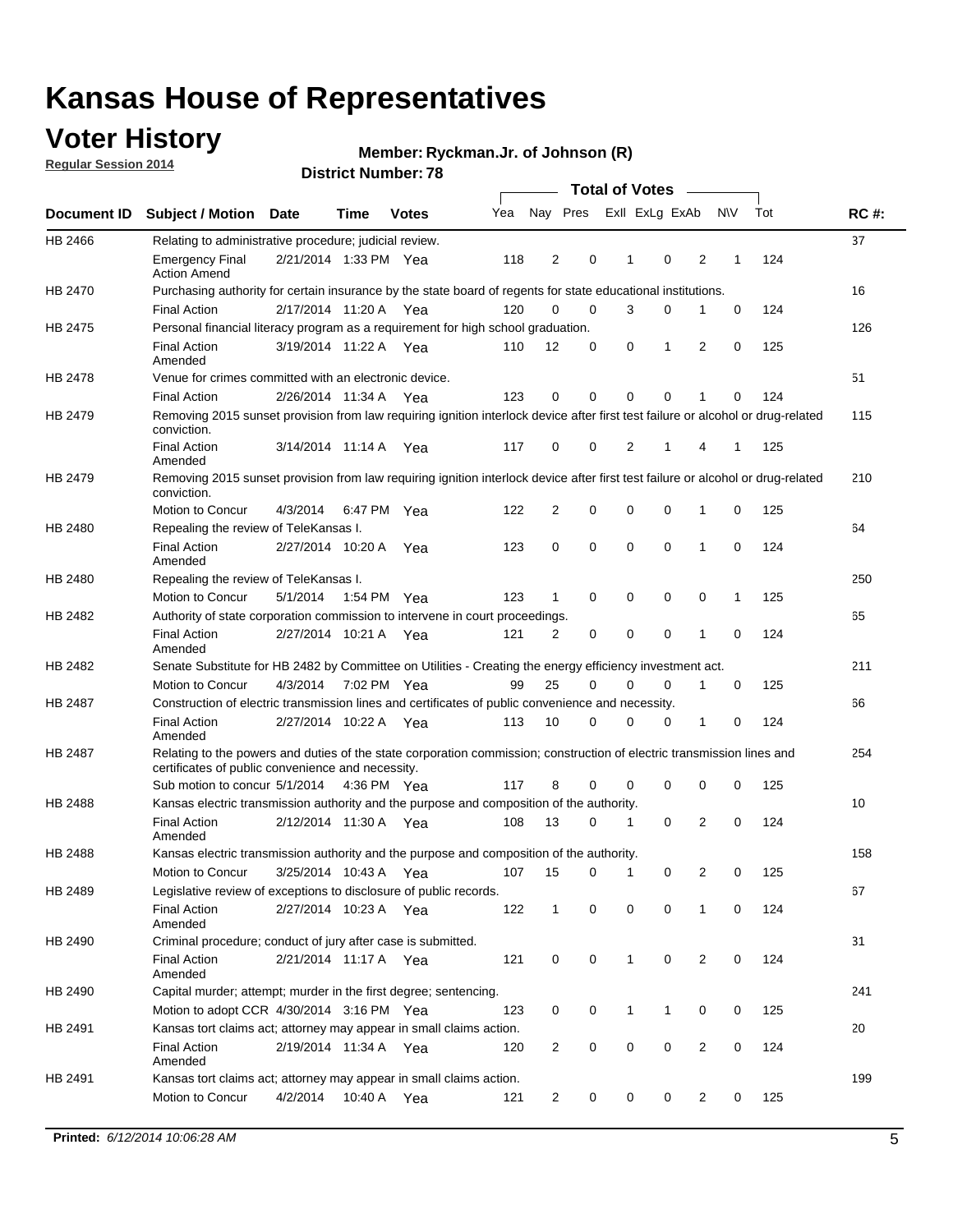### **Voter History**

**Regular Session 2014**

#### **Ryckman.Jr. of Johnson (R)**

|             |                                                                                                                                                                                                                                                        |                       |             | <b>DISTICL NUITIDEL. 70</b> |     |          |          | Total of Votes – |              |                            |              |     |              |
|-------------|--------------------------------------------------------------------------------------------------------------------------------------------------------------------------------------------------------------------------------------------------------|-----------------------|-------------|-----------------------------|-----|----------|----------|------------------|--------------|----------------------------|--------------|-----|--------------|
| Document ID | <b>Subject / Motion Date</b>                                                                                                                                                                                                                           |                       | <b>Time</b> | <b>Votes</b>                | Yea | Nay Pres |          | Exll ExLg ExAb   |              | N\V                        |              | Tot | <b>RC#:</b>  |
| HB 2493     | Relating to surety regulation, appearance bonds and unlawful sexual relations.                                                                                                                                                                         |                       |             |                             |     |          |          |                  |              |                            |              |     | 23           |
|             | <b>Final Action</b><br>Amended                                                                                                                                                                                                                         | 2/20/2014 11:14 A Yea |             |                             | 113 | 10       | 0        | 0                | $\mathbf 0$  | $\mathbf 0$<br>$\mathbf 1$ |              | 124 |              |
| HB 2495     | Concerning sentencing dispositions, probation and postrelease supervision.                                                                                                                                                                             |                       |             |                             |     |          |          |                  |              |                            |              |     | 24           |
|             | <b>Final Action</b><br>Amended                                                                                                                                                                                                                         | 2/20/2014 11:17 A     |             | Yea                         | 122 | 1        | 0        | 0                | 0            | $\mathbf 0$<br>1           |              | 124 |              |
| HB 2501     | Human trafficking and related crimes; penalties for buying sexual relations; records and reporting by courts; staff secure facility 25<br>requirements.                                                                                                |                       |             |                             |     |          |          |                  |              |                            |              |     |              |
|             | <b>Final Action</b><br>Amended                                                                                                                                                                                                                         | 2/20/2014 11:18 A Yea |             |                             | 123 | 0        | 0        | 0                | 0            | $\mathbf 0$                | 1            | 124 |              |
| HB 2502     | Allowing victim notification on status change of person confined.                                                                                                                                                                                      |                       |             |                             |     |          |          |                  |              |                            |              |     | 26           |
|             | <b>Final Action</b>                                                                                                                                                                                                                                    | 2/20/2014 11:20 A Yea |             |                             | 123 | 0        | 0        | 0                | 0            | $\mathbf 0$                |              | 124 |              |
| HB 2503     | Substitute for HB 2503 by Committee on Federal and State Affairs -- Carrying of concealed handguns by law enforcement<br>officers.                                                                                                                     |                       |             |                             |     |          |          |                  |              |                            |              |     | 230          |
|             | Final Action Sub Bill 4/5/2014                                                                                                                                                                                                                         |                       | 10:22A      | Yea                         | 119 | 1        | 0        | 0                | 0            |                            |              | 125 |              |
| HB 2504     | Repealing outdated provisions relating to the purchase of certain real estate by the department of corrections.                                                                                                                                        |                       |             |                             |     |          |          |                  |              |                            |              |     | 18           |
|             | <b>Final Action</b>                                                                                                                                                                                                                                    | 2/19/2014 11:31 A     |             | Yea                         | 122 | $\Omega$ | 0        | 0                | 0            | 2                          | 0            | 124 |              |
| HB 2506     | Repealing K.S.A. 72-60b03, the effective date of the midwestern higher education compact act.                                                                                                                                                          |                       |             |                             |     |          |          |                  |              |                            |              |     | 52           |
|             | <b>Final Action</b>                                                                                                                                                                                                                                    | 2/26/2014 11:35 A Yea |             |                             | 122 | 1        | 0        | 0                | 0            | 1                          | 0            | 124 |              |
| HB 2506     | Senate Substitute for HB 2506 by Committee on Ways and Means - Education; appropriations for FY 2014 and FY 2015 for<br>various state agencies; amendments concerning postsecondary education; amendments to provisions relating to school<br>finance. |                       |             |                             |     |          |          |                  |              |                            |              |     | 238          |
|             | Motion to Adopt CCR 4/6/2014                                                                                                                                                                                                                           |                       | 9:45 PM Yea |                             | 63  | 57       | 0        | 0                | 0            | 4<br>$\mathbf 1$           |              | 125 |              |
| HB 2509     | Emergency medical services amendments.                                                                                                                                                                                                                 |                       |             |                             |     |          |          |                  |              |                            |              |     | 101          |
|             | <b>Emergency Final</b><br><b>Action Amend</b>                                                                                                                                                                                                          | 2/27/2014 4:24 PM Yea |             |                             | 123 | 0        | $\Omega$ | $\mathbf 0$      | $\mathbf{0}$ | $\mathbf 1$                | $\Omega$     | 124 |              |
| HB 2510     | Pharmacists and pharmacies; pharmacy technicians; registration and grounds for denial of registration.                                                                                                                                                 |                       |             |                             |     |          |          |                  |              |                            |              |     | 84           |
|             | <b>Emergency Final</b><br>Action                                                                                                                                                                                                                       | 2/27/2014 4:01 PM Nay |             |                             | 71  | 52       | 0        | 0                | 0            | 1                          | 0            | 124 |              |
| HB 2511     | Liability for property tax on personal property; sale or abandonment of personal property.                                                                                                                                                             |                       |             |                             |     |          |          |                  |              |                            |              |     | 27           |
|             | <b>Final Action</b>                                                                                                                                                                                                                                    | 2/20/2014 11:21 A     |             | Yea                         | 123 | 0        | 0        | 0                | 0            | 1                          | 0            | 124 |              |
| HB 2514     | Exemption for Federal Home Loan Bank in certain insolvency proceedings involving insurance companies.                                                                                                                                                  |                       |             |                             |     |          |          |                  |              |                            |              |     | $\mathbf{2}$ |
|             | <b>Final Action</b>                                                                                                                                                                                                                                    | 2/10/2014 11:08 A     |             | Yea                         | 118 | 0        | $\Omega$ | 3                | 1            | $\overline{2}$             | $\mathbf 0$  | 124 |              |
| HB 2515     | Insurance; confidentiality of work papers from analysis of analysis of financial regulation or market regulation of insurance<br>company or affiliates.                                                                                                |                       |             |                             |     |          |          |                  |              |                            |              |     | 82           |
|             | <b>Emergency Final</b><br>Action                                                                                                                                                                                                                       | 2/27/2014 3:58 PM Yea |             |                             | 123 | 0        | 0        | 0                | 0            | -1                         | $\Omega$     | 124 |              |
| HB 2515     | Updating statutory references and making corresponding changes due to Executive Reorganization Order No. 41.                                                                                                                                           |                       |             |                             |     |          |          |                  |              |                            |              |     | 269          |
|             | Motion to Adopt CCR 5/2/2014 3:31 PM Yea                                                                                                                                                                                                               |                       |             |                             | 118 | 4        | 0        | 0                | 1            | 1                          | 1            | 125 |              |
| HB 2516     | Amendments relating to health care provider liability insurance and to companies organized to provide such insurance.                                                                                                                                  |                       |             |                             |     |          |          |                  |              |                            |              |     | 3            |
|             | <b>Final Action</b><br>Amended                                                                                                                                                                                                                         | 2/10/2014 11:10 A Yea |             |                             | 118 | 0        | 0        | 3                | 1            | 2                          | 0            | 124 |              |
| HB 2516     | Amendments relating to health care provider liability insurance and to companies organized to provide such insurance.                                                                                                                                  |                       |             |                             |     |          |          |                  |              |                            |              |     | 191          |
|             | <b>Motion to Concur</b>                                                                                                                                                                                                                                | 3/31/2014 11:40 A Yea |             |                             | 121 | 0        | 0        | 1                | 0            | 2                          | $\mathbf{1}$ | 125 |              |
| HB 2518     | Relating to ballot language statements.                                                                                                                                                                                                                |                       |             |                             |     |          |          |                  |              |                            |              |     | 40           |
|             | <b>Emergency Final</b><br><b>Action Amend</b>                                                                                                                                                                                                          | 2/21/2014 1:37 PM Yea |             |                             | 116 | 4        | 0        | 1                | 0            | 2                          | $\mathbf{1}$ | 124 |              |
| HB 2525     | Kansas money transmitter act concerning change of controlling interest and notification.                                                                                                                                                               |                       |             |                             |     |          |          |                  |              |                            |              |     | 32           |
|             | <b>Final Action</b>                                                                                                                                                                                                                                    | 2/21/2014 11:18 A Yea |             |                             | 105 | 16       | 0        | 1                | 0            | 2                          | 0            | 124 |              |
| HB 2525     | Kansas money transmitter act concerning change of controlling interest and notification.                                                                                                                                                               |                       |             |                             |     |          |          |                  |              |                            |              |     | 252          |
|             | Motion to Concur                                                                                                                                                                                                                                       | 5/1/2014              |             | 1:59 PM Yea                 | 112 | 13       | 0        | 0                | 0            | 0                          | 0            | 125 |              |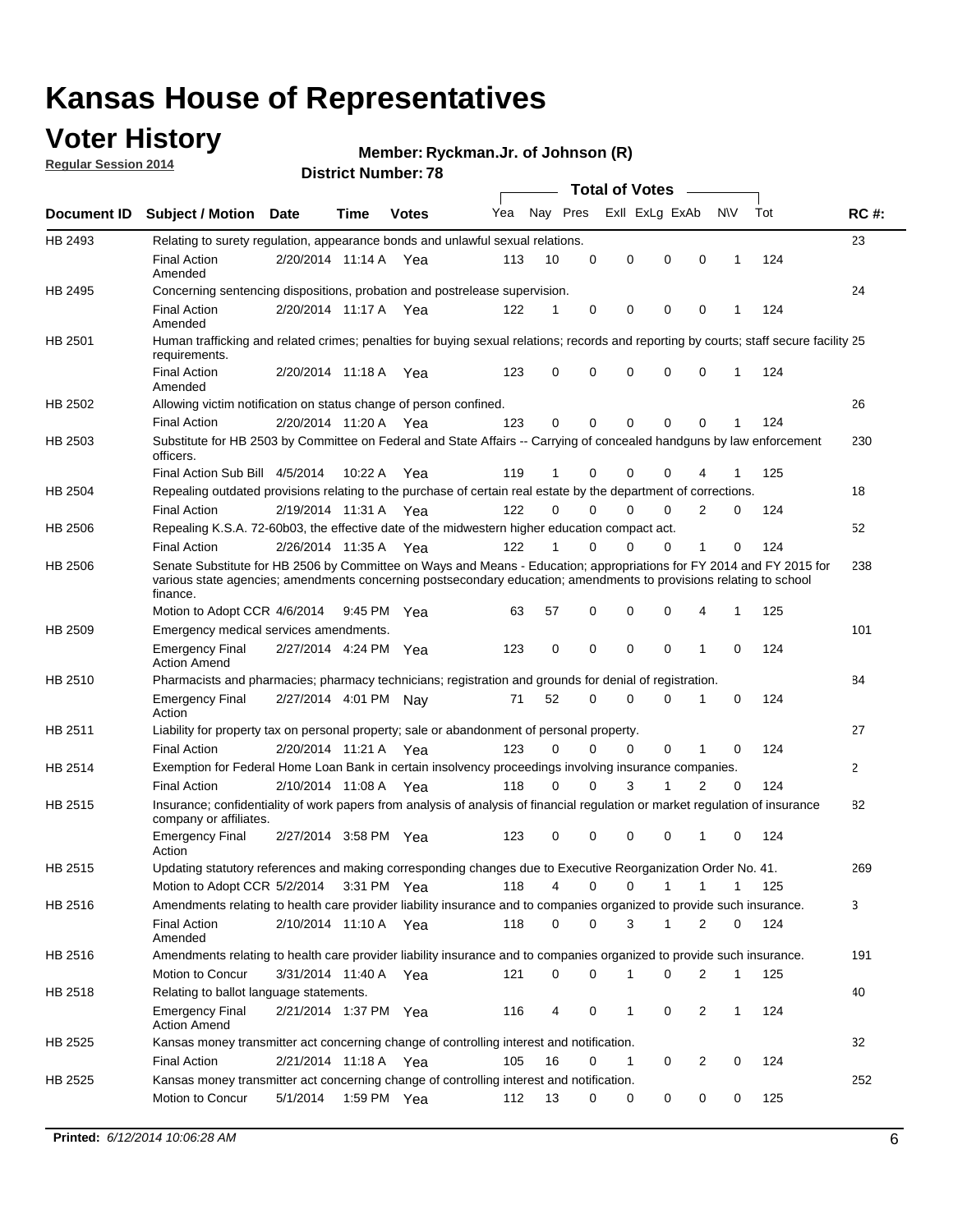#### **Voter History Regular Session 2014**

**Ryckman.Jr. of Johnson (R)**

|                    |                                                                                                                                                                                                                                                                                                                                           |                       |             |              |     |          |   | <b>Total of Votes</b> |             |                |             |     |             |
|--------------------|-------------------------------------------------------------------------------------------------------------------------------------------------------------------------------------------------------------------------------------------------------------------------------------------------------------------------------------------|-----------------------|-------------|--------------|-----|----------|---|-----------------------|-------------|----------------|-------------|-----|-------------|
| <b>Document ID</b> | <b>Subject / Motion Date</b>                                                                                                                                                                                                                                                                                                              |                       | Time        | <b>Votes</b> | Yea | Nav Pres |   | Exll ExLg ExAb        |             |                | <b>NV</b>   | Tot | <b>RC#:</b> |
| HB 2533            | Changing interest credit amounts, member distributions upon termination or death and retirement annuities under the KPERS 42<br>Act of 2015.                                                                                                                                                                                              |                       |             |              |     |          |   |                       |             |                |             |     |             |
|                    | <b>Emergency Final</b><br>Action Amend                                                                                                                                                                                                                                                                                                    | 2/21/2014 1:40 PM Yea |             |              | 94  | 26       | 0 | 1                     | 0           | 2              | 1           | 124 |             |
| HB 2537            | Eliminating font size and type requirement for disclosure statements contained in insurance contracts and explanatory<br>materials printed in any language other than English.                                                                                                                                                            |                       |             |              |     |          |   |                       |             |                |             |     | 81          |
|                    | <b>Emergency Final</b><br>Action                                                                                                                                                                                                                                                                                                          | 2/27/2014 3:56 PM Yea |             |              | 119 | 4        | 0 | $\Omega$              | 0           | 1              | 0           | 124 |             |
| HB 2537            | Insurance; eliminating font and type requirements for certain non-English insurance documents; confidentiality of certain<br>documents; continuation of health insurance for spouse and children of certain emergency personnel and employees of the<br>department of corrections; purchase of certain insurance by the state fair board. |                       |             |              |     |          |   |                       |             |                |             |     | 249         |
|                    | Motion to adopt CCR 4/30/2014 3:58 PM Yea                                                                                                                                                                                                                                                                                                 |                       |             |              | 122 | 0        | 0 | 1                     | 1           | 0              | 1           | 125 |             |
| HB 2538            | Giving landowner right of first refusal for antlers of deer illegally shot on landowner's property.                                                                                                                                                                                                                                       |                       |             |              |     |          |   |                       |             |                |             |     | 102         |
|                    | <b>Emergency Final</b><br><b>Action Amend</b>                                                                                                                                                                                                                                                                                             | 2/27/2014 4:26 PM Yea |             |              | 106 | 17       | 0 | 0                     | 0           | 1              | 0           | 124 |             |
| HB 2541            | Substitute for HB2541 by Committee on Local Government—plastic bottles and containers; labeling; solid waste landfill<br>restrictions.                                                                                                                                                                                                    |                       |             |              |     |          |   |                       |             |                |             |     | 121         |
|                    | Final Action Sub Bill 3/17/2014 11:21 A Yea                                                                                                                                                                                                                                                                                               |                       |             |              | 102 | 21       | 0 | $\mathbf 0$           | $\Omega$    | $\overline{2}$ | $\mathbf 0$ | 125 |             |
| <b>HB 2542</b>     | Property tax exemption for amateur-built aircraft.                                                                                                                                                                                                                                                                                        |                       |             |              |     |          |   |                       |             |                |             |     | 112         |
|                    | <b>Final Action</b><br>Amended                                                                                                                                                                                                                                                                                                            | 3/13/2014 11:22 A Yea |             |              | 116 | 4        | 0 | 1                     | 1           | 2              | 1           | 125 |             |
| HB 2544            | Authorizing postsecondary educational institutions to enter into the state authorization reciprocity agreement to provide<br>distance education.                                                                                                                                                                                          |                       |             |              |     |          |   |                       |             |                |             |     | 17          |
|                    | <b>Final Action</b>                                                                                                                                                                                                                                                                                                                       | 2/17/2014 11:21 A     |             | Yea          | 120 | 0        | 0 | 3                     | 0           | 1              | 0           | 124 |             |
| HB 2545            | Extending sunset date on certain agriculture fees from July 1, 2015, to July 1, 2019.                                                                                                                                                                                                                                                     |                       |             |              |     |          |   |                       |             |                |             |     | 68          |
|                    | <b>Final Action</b><br>Amended                                                                                                                                                                                                                                                                                                            | 2/27/2014 10:25 A     |             | Yea          | 99  | 24       | 0 | 0                     | 0           | 1              | 0           | 124 |             |
| HB 2547            | Changing the map copy requirement in mining permit application.                                                                                                                                                                                                                                                                           |                       |             |              |     |          |   |                       |             |                |             |     | 53          |
|                    | <b>Final Action</b>                                                                                                                                                                                                                                                                                                                       | 2/26/2014 11:36 A Yea |             |              | 123 | 0        | 0 | $\mathbf 0$           | 0           | $\mathbf{1}$   | $\Omega$    | 124 |             |
| HB 2548            | Creating the water program management fund and transferring the air quality fee fund.                                                                                                                                                                                                                                                     |                       |             |              |     |          |   |                       |             |                |             |     | 46          |
|                    | <b>Emergency Final</b><br>Action                                                                                                                                                                                                                                                                                                          | 2/21/2014 1:46 PM Yea |             |              | 119 | 1        | 0 | 1                     | 0           | 2              | 1           | 124 |             |
| HB 2549            | Allowing burial of hazardous waste on-site.                                                                                                                                                                                                                                                                                               |                       |             |              |     |          |   |                       |             |                |             |     | 54          |
|                    | <b>Final Action</b>                                                                                                                                                                                                                                                                                                                       | 2/26/2014 11:38 A     |             | Yea          | 123 | 0        | 0 | 0                     | 0           | 1              | 0           | 124 |             |
| HB 2550            | Repeal of the atmospheric mercury deposition monitoring network.                                                                                                                                                                                                                                                                          |                       |             |              |     |          |   |                       |             |                |             |     | 33          |
|                    | <b>Final Action</b>                                                                                                                                                                                                                                                                                                                       | 2/21/2014 11:20 A Yea |             |              | 92  | 29       | 0 | 1                     | 0           | 2              | 0           | 124 |             |
| HB 2551            | Repealing regulation of PCB disposal facilities.                                                                                                                                                                                                                                                                                          |                       |             |              |     |          |   |                       |             |                |             |     | 47          |
|                    | <b>Emergency Final</b><br><b>Action Amend</b>                                                                                                                                                                                                                                                                                             | 2/21/2014 1:47 PM Yea |             |              | 100 | 20       | 0 | 1                     | 0           | 2              | 1           | 124 |             |
| HB 2551            | Repealing the regulation of PCB disposal facilities; making changes to the atmospheric mercury deposition monitoring network 271<br>and the disposal of plastic bottles, containers and solid waste.                                                                                                                                      |                       |             |              |     |          |   |                       |             |                |             |     |             |
|                    | Motion to Adopt CCR 5/2/2014                                                                                                                                                                                                                                                                                                              |                       | 3:45 PM Yea |              | 105 | 17       | 0 | 0                     | $\mathbf 1$ | 1              | $\mathbf 1$ | 125 |             |
| HB 2552            | Managed care organizations, prompt payment.                                                                                                                                                                                                                                                                                               |                       |             |              |     |          |   |                       |             |                |             |     | 69          |
|                    | <b>Final Action</b><br>Amended                                                                                                                                                                                                                                                                                                            | 2/27/2014 10:26 A Yea |             |              | 123 | 0        | 0 | 0                     | 0           | 1              | 0           | 124 |             |
| HB 2552            | Kansas medical assistance program; managed care organizations; consent for expansion of certain medicaid services.                                                                                                                                                                                                                        |                       |             |              |     |          |   |                       |             |                |             |     | 225         |
|                    | Motion to Concur                                                                                                                                                                                                                                                                                                                          | 4/4/2014              | 6:13 PM Yea |              | 68  | 54       | 0 | 0                     | 1           | 2              | 0           | 125 |             |
| HB 2553            | Health care compact.                                                                                                                                                                                                                                                                                                                      |                       |             |              |     |          |   |                       |             |                |             |     | 141         |
|                    | <b>Final Action</b>                                                                                                                                                                                                                                                                                                                       | 3/24/2014 10:15 A Yea |             |              | 74  | 48       | 0 | 0                     | 0           | 3              | 0           | 125 |             |
| HB 2555            | Release of information in support of arrest warrants and search warrants.                                                                                                                                                                                                                                                                 |                       |             |              |     |          |   |                       |             |                |             |     | 86          |
|                    | <b>Emergency Final</b><br><b>Action Amend</b>                                                                                                                                                                                                                                                                                             | 2/27/2014 4:04 PM Yea |             |              | 113 | 10       | 0 | 0                     | 0           | 1              | 0           | 124 |             |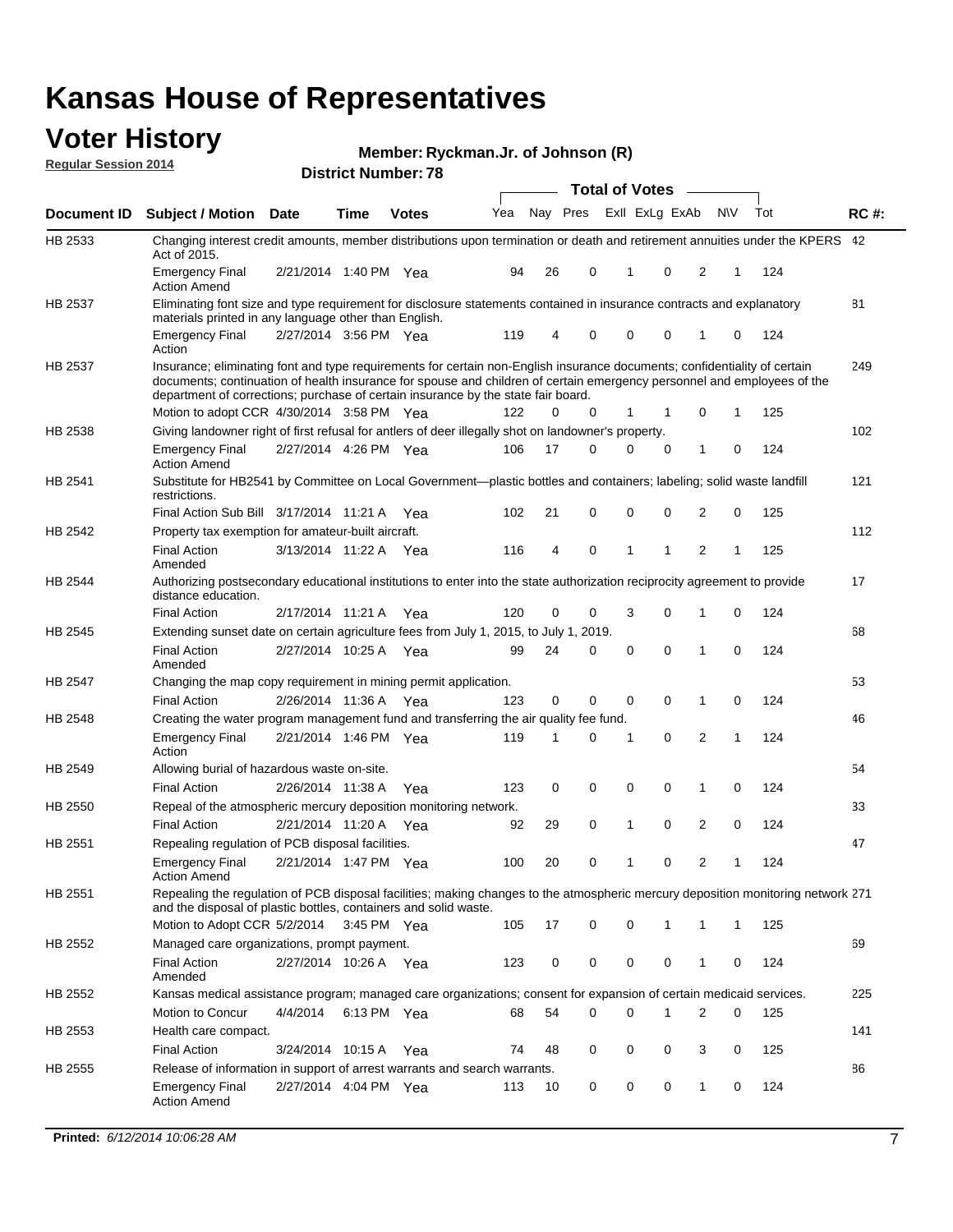### **Voter History**

**Regular Session 2014**

#### **Ryckman.Jr. of Johnson (R)**

|                                                                                                                                                                                                                                                                                                                                                                                                                                                                                                                                                                                                                                                                                                                                                                                                                                                                                                                                                                                                                                                                                                                                                                                                                                                                                                                                                                                                                                                                                                                                                                                                                                                                                                                                                                                                                                                                                                                                                                                                                                                                                                                                                                                                                                                                                                                                                                                                                                                                                                       |                                                                                                                        |                       |         |              |     |          |   | <b>Total of Votes</b> |          |   |             |     |             |
|-------------------------------------------------------------------------------------------------------------------------------------------------------------------------------------------------------------------------------------------------------------------------------------------------------------------------------------------------------------------------------------------------------------------------------------------------------------------------------------------------------------------------------------------------------------------------------------------------------------------------------------------------------------------------------------------------------------------------------------------------------------------------------------------------------------------------------------------------------------------------------------------------------------------------------------------------------------------------------------------------------------------------------------------------------------------------------------------------------------------------------------------------------------------------------------------------------------------------------------------------------------------------------------------------------------------------------------------------------------------------------------------------------------------------------------------------------------------------------------------------------------------------------------------------------------------------------------------------------------------------------------------------------------------------------------------------------------------------------------------------------------------------------------------------------------------------------------------------------------------------------------------------------------------------------------------------------------------------------------------------------------------------------------------------------------------------------------------------------------------------------------------------------------------------------------------------------------------------------------------------------------------------------------------------------------------------------------------------------------------------------------------------------------------------------------------------------------------------------------------------------|------------------------------------------------------------------------------------------------------------------------|-----------------------|---------|--------------|-----|----------|---|-----------------------|----------|---|-------------|-----|-------------|
|                                                                                                                                                                                                                                                                                                                                                                                                                                                                                                                                                                                                                                                                                                                                                                                                                                                                                                                                                                                                                                                                                                                                                                                                                                                                                                                                                                                                                                                                                                                                                                                                                                                                                                                                                                                                                                                                                                                                                                                                                                                                                                                                                                                                                                                                                                                                                                                                                                                                                                       |                                                                                                                        | Date                  | Time    | <b>Votes</b> | Yea | Nay Pres |   | Exll ExLg ExAb        |          |   | <b>NV</b>   | Tot | <b>RC#:</b> |
| HB 2557                                                                                                                                                                                                                                                                                                                                                                                                                                                                                                                                                                                                                                                                                                                                                                                                                                                                                                                                                                                                                                                                                                                                                                                                                                                                                                                                                                                                                                                                                                                                                                                                                                                                                                                                                                                                                                                                                                                                                                                                                                                                                                                                                                                                                                                                                                                                                                                                                                                                                               |                                                                                                                        |                       |         |              |     |          |   |                       |          |   |             |     | 21          |
|                                                                                                                                                                                                                                                                                                                                                                                                                                                                                                                                                                                                                                                                                                                                                                                                                                                                                                                                                                                                                                                                                                                                                                                                                                                                                                                                                                                                                                                                                                                                                                                                                                                                                                                                                                                                                                                                                                                                                                                                                                                                                                                                                                                                                                                                                                                                                                                                                                                                                                       | <b>Final Action</b><br>Amended                                                                                         | 2/19/2014 11:35 A     |         | Yea          | 122 | 0        | 0 | 0                     | 0        | 2 | 0           | 124 |             |
| Document ID Subject / Motion<br>Changing penalties for certain taxpayers who file incorrect returns under Kansas income tax act.<br>HB 2561<br>Licensure of pharmacists and registration of pharmacy interns by board of pharmacy.<br><b>Final Action</b><br>HB 2564<br>Requiring 60-day wait before re-employment for retirement benefit eligibility.<br><b>Emergency Final</b><br>Action<br>HB 2566<br>Requiring court fee for forensic audio and video examination services.<br><b>Emergency Final</b><br>Action<br>HB 2568<br>Domestic relations; Kansas family law code; child support guidelines.<br><b>Final Action</b><br>Amended<br>HB 2568<br>Domestic relations; Kansas family law code; child support guidelines.<br>Motion to adopt CCR 5/2/2014 3:28 PM Yea<br>HB 2576<br>Employment security law; creation of "new employer rate."<br><b>Final Action</b><br>Amended<br>HB 2576<br>Employment security law; creation of "new employer rate."<br>Motion to Concur<br>HB 2577<br>Allowing parents to remain anonymous when surrendering an infant under the newborn protection act.<br><b>Final Action</b><br>Amended<br>HB 2577<br>Allowing parents to remain anonymous when surrendering an infant under the newborn protection act.<br>Motion to Concur<br>Certification by chief law enforcement officer for transfer of a firearm when required by federal law.<br>HB 2578<br><b>Final Action</b><br>Amended<br>HB 2578<br>Regulating the possession of weapons.<br>Motion to Adopt CCR 4/5/2014 4:40 PM Yea<br>HB 2580<br>Specifying the duties of the state fire marshal relating to regional emergency response teams for hazardous materials and<br>search and rescue incidents.<br><b>Final Action</b><br>Amended<br>HB 2580<br>Kansas Real Estate Appraisal Board; licensee fingerprinting and criminal background checks.<br>Motion to adopt CCR 5/2/2014<br>HB 2582<br>Creating an exemption from food establishment licensing for churches.<br><b>Final Action</b><br>HB 2588<br>Child in need of care; juvenile offenders; permanent custodians.<br><b>Emergency Final</b><br><b>Action Amend</b><br>Senate Substitute for HB 2588 by Committee on Judiciary - Concerning children and minors; relating to children in need of<br>HB 2588<br>care; placement in juvenile detention facilities; permanent custodians; relating to juvenile offenders; alternative adjudication;<br>youth residential centers and services; risk assessment; sentencing; good time credits. |                                                                                                                        |                       |         |              |     |          |   |                       |          |   | 55          |     |             |
|                                                                                                                                                                                                                                                                                                                                                                                                                                                                                                                                                                                                                                                                                                                                                                                                                                                                                                                                                                                                                                                                                                                                                                                                                                                                                                                                                                                                                                                                                                                                                                                                                                                                                                                                                                                                                                                                                                                                                                                                                                                                                                                                                                                                                                                                                                                                                                                                                                                                                                       |                                                                                                                        | 2/26/2014 11:39 A Yea |         |              | 105 | 18       | 0 | 0                     | 0        | 1 | 0           | 124 |             |
|                                                                                                                                                                                                                                                                                                                                                                                                                                                                                                                                                                                                                                                                                                                                                                                                                                                                                                                                                                                                                                                                                                                                                                                                                                                                                                                                                                                                                                                                                                                                                                                                                                                                                                                                                                                                                                                                                                                                                                                                                                                                                                                                                                                                                                                                                                                                                                                                                                                                                                       |                                                                                                                        |                       |         |              |     |          |   |                       |          |   |             |     | 43          |
|                                                                                                                                                                                                                                                                                                                                                                                                                                                                                                                                                                                                                                                                                                                                                                                                                                                                                                                                                                                                                                                                                                                                                                                                                                                                                                                                                                                                                                                                                                                                                                                                                                                                                                                                                                                                                                                                                                                                                                                                                                                                                                                                                                                                                                                                                                                                                                                                                                                                                                       |                                                                                                                        | 2/21/2014 1:41 PM Yea |         |              | 120 | 0        | 0 | 1                     | 0        | 2 | 1           | 124 |             |
|                                                                                                                                                                                                                                                                                                                                                                                                                                                                                                                                                                                                                                                                                                                                                                                                                                                                                                                                                                                                                                                                                                                                                                                                                                                                                                                                                                                                                                                                                                                                                                                                                                                                                                                                                                                                                                                                                                                                                                                                                                                                                                                                                                                                                                                                                                                                                                                                                                                                                                       |                                                                                                                        |                       |         |              |     |          |   |                       |          |   |             |     | 93          |
|                                                                                                                                                                                                                                                                                                                                                                                                                                                                                                                                                                                                                                                                                                                                                                                                                                                                                                                                                                                                                                                                                                                                                                                                                                                                                                                                                                                                                                                                                                                                                                                                                                                                                                                                                                                                                                                                                                                                                                                                                                                                                                                                                                                                                                                                                                                                                                                                                                                                                                       |                                                                                                                        | 2/27/2014 4:12 PM Yea |         |              | 123 | 0        | 0 | 0                     | 0        | 1 | $\mathbf 0$ | 124 |             |
|                                                                                                                                                                                                                                                                                                                                                                                                                                                                                                                                                                                                                                                                                                                                                                                                                                                                                                                                                                                                                                                                                                                                                                                                                                                                                                                                                                                                                                                                                                                                                                                                                                                                                                                                                                                                                                                                                                                                                                                                                                                                                                                                                                                                                                                                                                                                                                                                                                                                                                       |                                                                                                                        |                       |         |              |     |          |   |                       |          |   |             |     | 70          |
|                                                                                                                                                                                                                                                                                                                                                                                                                                                                                                                                                                                                                                                                                                                                                                                                                                                                                                                                                                                                                                                                                                                                                                                                                                                                                                                                                                                                                                                                                                                                                                                                                                                                                                                                                                                                                                                                                                                                                                                                                                                                                                                                                                                                                                                                                                                                                                                                                                                                                                       |                                                                                                                        | 2/27/2014 10:27 A     |         | Yea          | 123 | 0        | 0 | 0                     | 0        | 1 | 0           | 124 |             |
|                                                                                                                                                                                                                                                                                                                                                                                                                                                                                                                                                                                                                                                                                                                                                                                                                                                                                                                                                                                                                                                                                                                                                                                                                                                                                                                                                                                                                                                                                                                                                                                                                                                                                                                                                                                                                                                                                                                                                                                                                                                                                                                                                                                                                                                                                                                                                                                                                                                                                                       |                                                                                                                        |                       |         |              |     |          |   |                       |          |   |             |     | 268         |
|                                                                                                                                                                                                                                                                                                                                                                                                                                                                                                                                                                                                                                                                                                                                                                                                                                                                                                                                                                                                                                                                                                                                                                                                                                                                                                                                                                                                                                                                                                                                                                                                                                                                                                                                                                                                                                                                                                                                                                                                                                                                                                                                                                                                                                                                                                                                                                                                                                                                                                       |                                                                                                                        |                       |         |              | 123 | 0        | 0 | 0                     | 1        | 1 | $\mathbf 0$ | 125 |             |
|                                                                                                                                                                                                                                                                                                                                                                                                                                                                                                                                                                                                                                                                                                                                                                                                                                                                                                                                                                                                                                                                                                                                                                                                                                                                                                                                                                                                                                                                                                                                                                                                                                                                                                                                                                                                                                                                                                                                                                                                                                                                                                                                                                                                                                                                                                                                                                                                                                                                                                       |                                                                                                                        |                       |         |              |     |          |   |                       |          |   |             |     | 71          |
|                                                                                                                                                                                                                                                                                                                                                                                                                                                                                                                                                                                                                                                                                                                                                                                                                                                                                                                                                                                                                                                                                                                                                                                                                                                                                                                                                                                                                                                                                                                                                                                                                                                                                                                                                                                                                                                                                                                                                                                                                                                                                                                                                                                                                                                                                                                                                                                                                                                                                                       |                                                                                                                        | 2/27/2014 10:28 A     |         | Yea          | 123 | 0        | 0 | 0                     | 0        | 1 | $\mathbf 0$ | 124 |             |
|                                                                                                                                                                                                                                                                                                                                                                                                                                                                                                                                                                                                                                                                                                                                                                                                                                                                                                                                                                                                                                                                                                                                                                                                                                                                                                                                                                                                                                                                                                                                                                                                                                                                                                                                                                                                                                                                                                                                                                                                                                                                                                                                                                                                                                                                                                                                                                                                                                                                                                       |                                                                                                                        |                       |         |              |     |          |   |                       |          |   |             |     | 159         |
|                                                                                                                                                                                                                                                                                                                                                                                                                                                                                                                                                                                                                                                                                                                                                                                                                                                                                                                                                                                                                                                                                                                                                                                                                                                                                                                                                                                                                                                                                                                                                                                                                                                                                                                                                                                                                                                                                                                                                                                                                                                                                                                                                                                                                                                                                                                                                                                                                                                                                                       |                                                                                                                        | 3/25/2014 10:47 A     |         | Yea          | 122 | 0        | 0 | 1                     | 0        | 2 | 0           | 125 |             |
|                                                                                                                                                                                                                                                                                                                                                                                                                                                                                                                                                                                                                                                                                                                                                                                                                                                                                                                                                                                                                                                                                                                                                                                                                                                                                                                                                                                                                                                                                                                                                                                                                                                                                                                                                                                                                                                                                                                                                                                                                                                                                                                                                                                                                                                                                                                                                                                                                                                                                                       |                                                                                                                        |                       |         |              |     |          |   |                       |          |   |             |     | 56          |
|                                                                                                                                                                                                                                                                                                                                                                                                                                                                                                                                                                                                                                                                                                                                                                                                                                                                                                                                                                                                                                                                                                                                                                                                                                                                                                                                                                                                                                                                                                                                                                                                                                                                                                                                                                                                                                                                                                                                                                                                                                                                                                                                                                                                                                                                                                                                                                                                                                                                                                       |                                                                                                                        | 2/26/2014 11:41 A Yea |         |              | 123 | $\Omega$ | 0 | 0                     | 0        | 1 | 0           | 124 |             |
|                                                                                                                                                                                                                                                                                                                                                                                                                                                                                                                                                                                                                                                                                                                                                                                                                                                                                                                                                                                                                                                                                                                                                                                                                                                                                                                                                                                                                                                                                                                                                                                                                                                                                                                                                                                                                                                                                                                                                                                                                                                                                                                                                                                                                                                                                                                                                                                                                                                                                                       |                                                                                                                        |                       |         |              |     |          |   |                       |          |   |             |     | 220         |
|                                                                                                                                                                                                                                                                                                                                                                                                                                                                                                                                                                                                                                                                                                                                                                                                                                                                                                                                                                                                                                                                                                                                                                                                                                                                                                                                                                                                                                                                                                                                                                                                                                                                                                                                                                                                                                                                                                                                                                                                                                                                                                                                                                                                                                                                                                                                                                                                                                                                                                       |                                                                                                                        | 4/4/2014              | 11:45 A | Yea          | 121 | 0        | 0 |                       | 1        | 1 | 1           | 125 |             |
|                                                                                                                                                                                                                                                                                                                                                                                                                                                                                                                                                                                                                                                                                                                                                                                                                                                                                                                                                                                                                                                                                                                                                                                                                                                                                                                                                                                                                                                                                                                                                                                                                                                                                                                                                                                                                                                                                                                                                                                                                                                                                                                                                                                                                                                                                                                                                                                                                                                                                                       |                                                                                                                        |                       |         |              |     |          |   |                       |          |   |             |     | 122         |
|                                                                                                                                                                                                                                                                                                                                                                                                                                                                                                                                                                                                                                                                                                                                                                                                                                                                                                                                                                                                                                                                                                                                                                                                                                                                                                                                                                                                                                                                                                                                                                                                                                                                                                                                                                                                                                                                                                                                                                                                                                                                                                                                                                                                                                                                                                                                                                                                                                                                                                       |                                                                                                                        | 3/17/2014 11:22 A     |         | Yea          | 123 | $\Omega$ | 0 | 0                     | 0        | 2 | 0           | 125 |             |
|                                                                                                                                                                                                                                                                                                                                                                                                                                                                                                                                                                                                                                                                                                                                                                                                                                                                                                                                                                                                                                                                                                                                                                                                                                                                                                                                                                                                                                                                                                                                                                                                                                                                                                                                                                                                                                                                                                                                                                                                                                                                                                                                                                                                                                                                                                                                                                                                                                                                                                       |                                                                                                                        |                       |         |              |     |          |   |                       |          |   |             |     | 235         |
|                                                                                                                                                                                                                                                                                                                                                                                                                                                                                                                                                                                                                                                                                                                                                                                                                                                                                                                                                                                                                                                                                                                                                                                                                                                                                                                                                                                                                                                                                                                                                                                                                                                                                                                                                                                                                                                                                                                                                                                                                                                                                                                                                                                                                                                                                                                                                                                                                                                                                                       |                                                                                                                        |                       |         |              | 102 | 19       | 0 | 0                     | $\Omega$ | 4 | 0           | 125 |             |
|                                                                                                                                                                                                                                                                                                                                                                                                                                                                                                                                                                                                                                                                                                                                                                                                                                                                                                                                                                                                                                                                                                                                                                                                                                                                                                                                                                                                                                                                                                                                                                                                                                                                                                                                                                                                                                                                                                                                                                                                                                                                                                                                                                                                                                                                                                                                                                                                                                                                                                       |                                                                                                                        |                       |         |              |     |          |   |                       |          |   |             |     | 72          |
|                                                                                                                                                                                                                                                                                                                                                                                                                                                                                                                                                                                                                                                                                                                                                                                                                                                                                                                                                                                                                                                                                                                                                                                                                                                                                                                                                                                                                                                                                                                                                                                                                                                                                                                                                                                                                                                                                                                                                                                                                                                                                                                                                                                                                                                                                                                                                                                                                                                                                                       |                                                                                                                        | 2/27/2014 10:29 A     |         | Yea          | 113 | 10       | 0 | 0                     | 0        | 1 | 0           | 124 |             |
|                                                                                                                                                                                                                                                                                                                                                                                                                                                                                                                                                                                                                                                                                                                                                                                                                                                                                                                                                                                                                                                                                                                                                                                                                                                                                                                                                                                                                                                                                                                                                                                                                                                                                                                                                                                                                                                                                                                                                                                                                                                                                                                                                                                                                                                                                                                                                                                                                                                                                                       |                                                                                                                        |                       |         |              |     |          |   |                       |          |   |             |     | 272         |
|                                                                                                                                                                                                                                                                                                                                                                                                                                                                                                                                                                                                                                                                                                                                                                                                                                                                                                                                                                                                                                                                                                                                                                                                                                                                                                                                                                                                                                                                                                                                                                                                                                                                                                                                                                                                                                                                                                                                                                                                                                                                                                                                                                                                                                                                                                                                                                                                                                                                                                       |                                                                                                                        |                       |         | 3:49 PM Yea  | 115 | 7        | 0 | 0                     | 1        | 1 | 1           | 125 |             |
|                                                                                                                                                                                                                                                                                                                                                                                                                                                                                                                                                                                                                                                                                                                                                                                                                                                                                                                                                                                                                                                                                                                                                                                                                                                                                                                                                                                                                                                                                                                                                                                                                                                                                                                                                                                                                                                                                                                                                                                                                                                                                                                                                                                                                                                                                                                                                                                                                                                                                                       |                                                                                                                        |                       |         |              |     |          |   |                       |          |   |             |     | 57          |
|                                                                                                                                                                                                                                                                                                                                                                                                                                                                                                                                                                                                                                                                                                                                                                                                                                                                                                                                                                                                                                                                                                                                                                                                                                                                                                                                                                                                                                                                                                                                                                                                                                                                                                                                                                                                                                                                                                                                                                                                                                                                                                                                                                                                                                                                                                                                                                                                                                                                                                       |                                                                                                                        | 2/26/2014 11:42 A Yea |         |              | 123 | 0        | 0 | 0                     | 0        | 1 | 0           | 124 |             |
|                                                                                                                                                                                                                                                                                                                                                                                                                                                                                                                                                                                                                                                                                                                                                                                                                                                                                                                                                                                                                                                                                                                                                                                                                                                                                                                                                                                                                                                                                                                                                                                                                                                                                                                                                                                                                                                                                                                                                                                                                                                                                                                                                                                                                                                                                                                                                                                                                                                                                                       |                                                                                                                        |                       |         |              |     |          |   |                       |          |   |             |     | 94          |
|                                                                                                                                                                                                                                                                                                                                                                                                                                                                                                                                                                                                                                                                                                                                                                                                                                                                                                                                                                                                                                                                                                                                                                                                                                                                                                                                                                                                                                                                                                                                                                                                                                                                                                                                                                                                                                                                                                                                                                                                                                                                                                                                                                                                                                                                                                                                                                                                                                                                                                       |                                                                                                                        | 2/27/2014 4:14 PM Yea |         |              | 123 | 0        | 0 | 0                     | 0        | 1 | 0           | 124 |             |
|                                                                                                                                                                                                                                                                                                                                                                                                                                                                                                                                                                                                                                                                                                                                                                                                                                                                                                                                                                                                                                                                                                                                                                                                                                                                                                                                                                                                                                                                                                                                                                                                                                                                                                                                                                                                                                                                                                                                                                                                                                                                                                                                                                                                                                                                                                                                                                                                                                                                                                       |                                                                                                                        |                       |         |              |     |          |   |                       |          |   |             |     | 244         |
|                                                                                                                                                                                                                                                                                                                                                                                                                                                                                                                                                                                                                                                                                                                                                                                                                                                                                                                                                                                                                                                                                                                                                                                                                                                                                                                                                                                                                                                                                                                                                                                                                                                                                                                                                                                                                                                                                                                                                                                                                                                                                                                                                                                                                                                                                                                                                                                                                                                                                                       | Motion to adopt CCR 4/30/2014 3:36 PM Yea                                                                              |                       |         |              | 123 | 0        | 0 | 1                     | 1        | 0 | 0           | 125 |             |
| HB 2591                                                                                                                                                                                                                                                                                                                                                                                                                                                                                                                                                                                                                                                                                                                                                                                                                                                                                                                                                                                                                                                                                                                                                                                                                                                                                                                                                                                                                                                                                                                                                                                                                                                                                                                                                                                                                                                                                                                                                                                                                                                                                                                                                                                                                                                                                                                                                                                                                                                                                               | Requiring certain audit reports to be filed electronically and to be filed only with the department of administration. |                       |         |              |     |          |   |                       |          |   |             |     | 58          |
|                                                                                                                                                                                                                                                                                                                                                                                                                                                                                                                                                                                                                                                                                                                                                                                                                                                                                                                                                                                                                                                                                                                                                                                                                                                                                                                                                                                                                                                                                                                                                                                                                                                                                                                                                                                                                                                                                                                                                                                                                                                                                                                                                                                                                                                                                                                                                                                                                                                                                                       | <b>Final Action</b>                                                                                                    | 2/26/2014 11:43 A Yea |         |              | 123 | 0        | 0 | 0                     | 0        | 1 | 0           | 124 |             |
| HB 2595                                                                                                                                                                                                                                                                                                                                                                                                                                                                                                                                                                                                                                                                                                                                                                                                                                                                                                                                                                                                                                                                                                                                                                                                                                                                                                                                                                                                                                                                                                                                                                                                                                                                                                                                                                                                                                                                                                                                                                                                                                                                                                                                                                                                                                                                                                                                                                                                                                                                                               | State fossils; the tylosaurus and the pteranodon.                                                                      |                       |         |              |     |          |   |                       |          |   |             |     | 73          |
|                                                                                                                                                                                                                                                                                                                                                                                                                                                                                                                                                                                                                                                                                                                                                                                                                                                                                                                                                                                                                                                                                                                                                                                                                                                                                                                                                                                                                                                                                                                                                                                                                                                                                                                                                                                                                                                                                                                                                                                                                                                                                                                                                                                                                                                                                                                                                                                                                                                                                                       | <b>Final Action</b><br>Amended                                                                                         | 2/27/2014 10:31 A Yea |         |              | 96  | 27       | 0 | 0                     | 0        | 1 | 0           | 124 |             |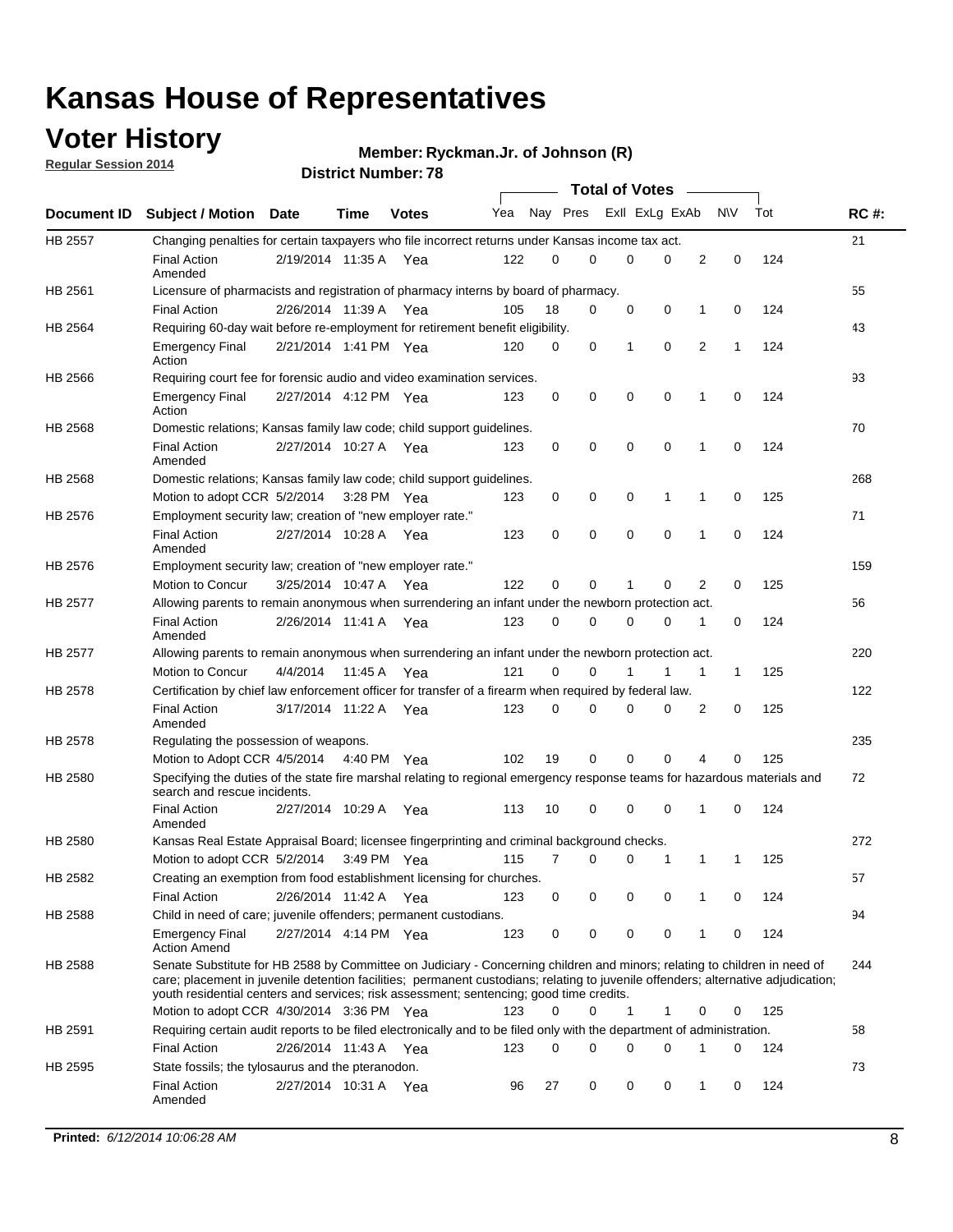### **Voter History**

**Regular Session 2014**

**Ryckman.Jr. of Johnson (R)**

|                |                                                                                                                                                                                                                                       |                       |             | <b>DISTRICT MAILINGLE 10</b> |     |                |             | <b>Total of Votes</b> |             |           |   |     |             |
|----------------|---------------------------------------------------------------------------------------------------------------------------------------------------------------------------------------------------------------------------------------|-----------------------|-------------|------------------------------|-----|----------------|-------------|-----------------------|-------------|-----------|---|-----|-------------|
| Document ID    | <b>Subject / Motion</b>                                                                                                                                                                                                               | <b>Date</b>           | Time        | <b>Votes</b>                 | Yea |                | Nay Pres    | Exll ExLg ExAb        |             | <b>NV</b> |   | Tot | <b>RC#:</b> |
| HB 2596        | Computation of retirement benefits when a state officer or employee is placed on furlough or has reduction in compensation.                                                                                                           |                       |             |                              |     |                |             |                       |             |           |   |     | 74          |
|                | <b>Final Action</b>                                                                                                                                                                                                                   | 2/27/2014 10:33 A     |             | Yea                          | 123 | 0              | $\Omega$    | 0                     | $\Omega$    |           | 0 | 124 |             |
| HB 2596        | Computation of retirement benefits when a state officer or employee is placed on furlough or has reduction in<br>compensation.                                                                                                        |                       |             |                              |     |                |             |                       |             |           |   |     | 246         |
|                | Motion to adopt CCR 4/30/2014 3:45 PM Yea                                                                                                                                                                                             |                       |             |                              | 123 | 0              | 0           | 1                     | 1           | 0         | 0 | 125 |             |
| <b>HB 2597</b> | Municipal recycling services                                                                                                                                                                                                          |                       |             |                              |     |                |             |                       |             |           |   |     | 97          |
|                | <b>Emergency Final</b><br><b>Action Amend</b>                                                                                                                                                                                         | 2/27/2014 4:20 PM     |             | Nav                          | 105 | 18             | $\mathbf 0$ | $\mathbf 0$           | $\mathbf 0$ | 1         | 0 | 124 |             |
| HB 2599        | Authorizing the secretary of state to grant an easement to the unified government of Wyandotte county.                                                                                                                                |                       |             |                              |     |                |             |                       |             |           |   |     | 22          |
|                | <b>Final Action</b>                                                                                                                                                                                                                   | 2/19/2014 11:37 A     |             | Yea                          | 120 | $\overline{2}$ | $\mathbf 0$ | 0                     | $\Omega$    | 2         | 0 | 124 |             |
| HB 2599        | Authorizing the secretary of state to grant an easement to the unified government of Wyandotte county.                                                                                                                                |                       |             |                              |     |                |             |                       |             |           |   |     | 118         |
|                | Motion to Concur                                                                                                                                                                                                                      | 3/14/2014 11:25 A     |             | Yea                          | 118 | $\Omega$       | 0           | $\overline{2}$        | 1           | 4         | 0 | 125 |             |
| HB 2602        | Increasing the percentage of unclassified employees allowed to be employed by KPERS from 25% to 50%.                                                                                                                                  |                       |             |                              |     |                |             |                       |             |           |   |     | 44          |
|                | <b>Emergency Final</b><br>Action                                                                                                                                                                                                      | 2/21/2014 1:43 PM Yea |             |                              | 107 | 13             | 0           | 1                     | $\Omega$    | 2         | 1 | 124 |             |
| HB 2602        | Increasing the percentage of unclassified employees allowed to be employed by KPERS from 25% to 50%.                                                                                                                                  |                       |             |                              |     |                |             |                       |             |           |   |     | 195         |
|                | Motion to Concur                                                                                                                                                                                                                      | 4/1/2014              | 10:57 A Yea |                              | 108 | 15             | 0           | 1                     | 0           | 1         | 0 | 125 |             |
| HB 2609        | Practice of pharmacy; filling and refilling of prescriptions.                                                                                                                                                                         |                       |             |                              |     |                |             |                       |             |           |   |     | 105         |
|                | <b>Emergency Final</b><br><b>Action Amend</b>                                                                                                                                                                                         | 2/27/2014 4:29 PM Yea |             |                              | 123 | 0              | $\mathbf 0$ | $\mathbf 0$           | $\Omega$    | 1         | 0 | 124 |             |
| HB 2611        | Conduct of dental offices.                                                                                                                                                                                                            |                       |             |                              |     |                |             |                       |             |           |   |     | 83          |
|                | <b>Emergency Final</b><br>Action                                                                                                                                                                                                      | 2/27/2014 3:59 PM Yea |             |                              | 123 | 0              | $\mathbf 0$ | $\mathbf 0$           | $\mathbf 0$ | 1         | 0 | 124 |             |
| HB 2612        | Relating to district judge and district magistrate judge vacancies.                                                                                                                                                                   |                       |             |                              |     |                |             |                       |             |           |   |     | 75          |
|                | <b>Final Action</b><br>Amended                                                                                                                                                                                                        | 2/27/2014 10:34 A     |             | Yea                          | 106 | 17             | $\mathbf 0$ | $\mathbf 0$           | $\mathbf 0$ | 1         | 0 | 124 |             |
| HB 2613        | Relating to the issuance of stillbirth and unborn child's death certificates.                                                                                                                                                         |                       |             |                              |     |                |             |                       |             |           |   |     | 103         |
|                | <b>Emergency Final</b><br><b>Action Amend</b>                                                                                                                                                                                         | 2/27/2014 4:27 PM Yea |             |                              | 122 | 1              | 0           | $\mathbf 0$           | $\Omega$    | 1         | 0 | 124 |             |
| HB 2615        | Substitute for HB 2615 by Committee on Commerce, Labor and Economic Development - Workers compensation assigned<br>risk pool.                                                                                                         |                       |             |                              |     |                |             |                       |             |           |   |     | 185         |
|                | EFA Sub Bill<br>Amended                                                                                                                                                                                                               | 3/26/2014 3:42 PM Yea |             |                              | 98  | 25             | 0           | 1                     | $\mathbf 0$ | 1         | 0 | 125 |             |
| HB 2616        | Secretary of labor; explore agreement to allow state of Kansas to enforce OSHA standards.                                                                                                                                             |                       |             |                              |     |                |             |                       |             |           |   |     | 92          |
|                | <b>Emergency Final</b><br>Action                                                                                                                                                                                                      | 2/27/2014 4:11 PM Yea |             |                              | 93  | 30             | 0           | 0                     | 0           | 1         | 0 | 124 |             |
| HB 2616        | Senate Substitute for HB 2616 by Committee on Commerce - Secretary of labor directed to study state enforcement of OSHA 261<br>standards.                                                                                             |                       |             |                              |     |                |             |                       |             |           |   |     |             |
|                | Motion to Concur                                                                                                                                                                                                                      | 5/2/2014              | 11:47 A Yea |                              | 94  | 30             | 0           | 0                     | 1           | 0         | 0 | 125 |             |
| HB 2633        | Substitute for HB 2633 by Committee on Corrections and Juvenile Justice - Juvenile offenders; youth residential centers and<br>services; risk assessment; raising the age for prosecution as an adult; sentencing; good time credits. |                       |             |                              |     |                |             |                       |             |           |   |     | 106         |
|                | EFA Sub Bill<br>Amended                                                                                                                                                                                                               | 2/27/2014 4:31 PM Yea |             |                              | 122 | 1              | 0           | $\mathbf 0$           | 0           | 1         | 0 | 124 |             |
| HB 2636        | Secretary of health and environment and air quality standards.                                                                                                                                                                        |                       |             |                              |     |                |             |                       |             |           |   |     | 45          |
|                | <b>Emergency Final</b><br><b>Action Amend</b>                                                                                                                                                                                         | 2/21/2014 1:44 PM Yea |             |                              | 89  | 31             | 0           | 1                     | 0           | 2         | 1 | 124 |             |
| HB 2636        | Secretary of health and environment and air quality standards.                                                                                                                                                                        |                       |             |                              |     |                |             |                       |             |           |   |     | 212         |
|                | Sub motion to concur 4/3/2014                                                                                                                                                                                                         |                       | 7:20 PM Yea |                              | 121 | 3              | 0           | 0                     | 0           |           | 0 | 125 |             |
| HB 2642        | Income tax deduction for net gain on the sale of certain horses, cattle or livestock; income tax credit for expenditures to make 131<br>dwelling or facility accessible for persons with a disability.                                |                       |             |                              |     |                |             |                       |             |           |   |     |             |
|                | <b>Final Action</b><br>Amended                                                                                                                                                                                                        | 3/20/2014 11:17 A Yea |             |                              | 123 | 0              | 0           | 0                     | 1           | 1         | 0 | 125 |             |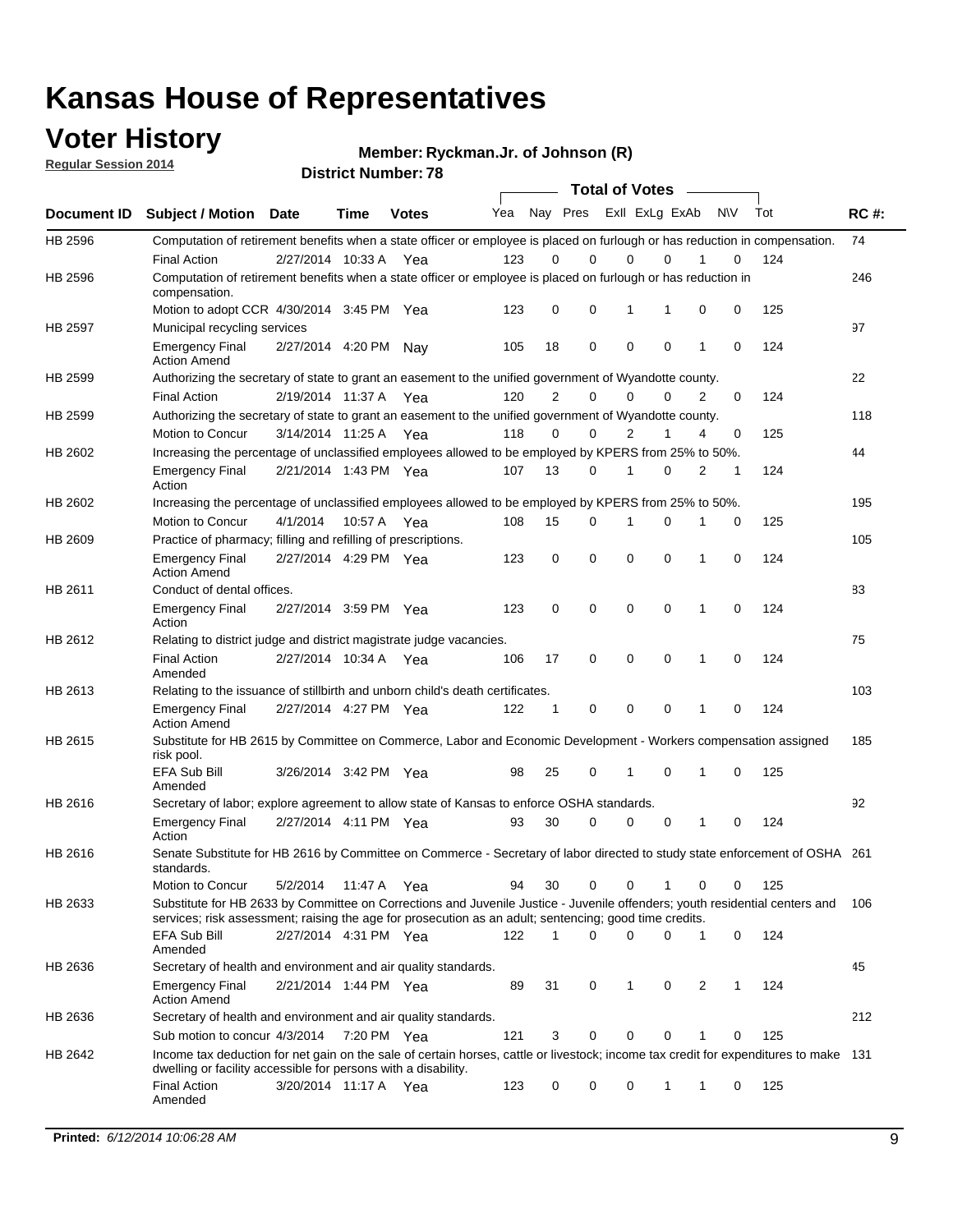# **Voter History**<br> **Regular Session 2014**

|                             |                                                                                                                                                                                                                                                                                                                                                                                                                               |                       |      | Member: Ryckman.Jr. of Johnson (R) |     |     |          |                       |                |              |            |     |       |
|-----------------------------|-------------------------------------------------------------------------------------------------------------------------------------------------------------------------------------------------------------------------------------------------------------------------------------------------------------------------------------------------------------------------------------------------------------------------------|-----------------------|------|------------------------------------|-----|-----|----------|-----------------------|----------------|--------------|------------|-----|-------|
| <b>Regular Session 2014</b> |                                                                                                                                                                                                                                                                                                                                                                                                                               |                       |      | <b>District Number: 78</b>         |     |     |          |                       |                |              |            |     |       |
|                             |                                                                                                                                                                                                                                                                                                                                                                                                                               |                       |      |                                    |     |     |          | <b>Total of Votes</b> |                |              |            |     |       |
| Document ID                 | <b>Subject / Motion Date</b>                                                                                                                                                                                                                                                                                                                                                                                                  |                       | Time | <b>Votes</b>                       | Yea |     | Nay Pres |                       | Exll ExLg ExAb |              | <b>NIV</b> | Tot | RC #: |
| HB 2643                     | Property tax; classification of commercial and industrial machinery and equipment as personal property; reclassification of<br>property upon termination of IRB tax exemption; use of independent appraisers to appraiser certain                                                                                                                                                                                             |                       |      |                                    |     |     |          |                       |                |              |            |     | 164   |
|                             | <b>Final Action</b><br>Amended                                                                                                                                                                                                                                                                                                                                                                                                | 3/26/2014 10:56 A Yea |      |                                    | 123 | 0   | 0        | 1                     | $\Omega$       | 1            | 0          | 125 |       |
| HB 2643                     | Property tax; classification of commercial and industrial machinery and equipment as personal property; reclassification of<br>property upon termination of IRB tax exemption; use of independent appraisers to appraiser certain complex property; motor<br>vehicles, members of military; mortgage registration tax phase out and replacement with fees; county clerk technology fund;<br>county treasurer technology fund. |                       |      |                                    |     |     |          |                       |                |              |            |     | 274   |
|                             | Motion to Concur                                                                                                                                                                                                                                                                                                                                                                                                              | 5/2/2014              |      | 5:12 PM Yea                        | 16  | 108 | 0        | 0                     | 0              |              | 0          | 125 |       |
| HB 2643                     | Property tax; classification of commercial and industrial machinery and equipment as personal property; reclassification of<br>property upon termination of IRB tax exemption; use of independent appraisers to appraiser certain complex property; motor<br>vehicles, members of military; mortgage registration tax phase out and replacement with fees; county clerk technology fund;<br>county treasurer technology fund. |                       |      |                                    |     |     |          |                       |                |              |            |     | 286   |
|                             | Motion to adopt CCR 5/3/2014                                                                                                                                                                                                                                                                                                                                                                                                  |                       |      | 1:53 AM Yea                        | 70  | 53  | 0        | 0                     | 0              | 1            |            | 125 |       |
| HB 2648                     | Property tax exemption for levees.                                                                                                                                                                                                                                                                                                                                                                                            |                       |      |                                    |     |     |          |                       |                |              |            |     | 100   |
|                             | <b>Emergency Final</b><br><b>Action Amend</b>                                                                                                                                                                                                                                                                                                                                                                                 | 2/27/2014 4:23 PM     |      | Yea                                | 100 | 23  | 0        | 0                     | $\mathbf 0$    | 1            | 0          | 124 |       |
| HB 2651                     | County law library.                                                                                                                                                                                                                                                                                                                                                                                                           |                       |      |                                    |     |     |          |                       |                |              |            |     | 76    |
|                             | <b>Final Action</b><br>Amended                                                                                                                                                                                                                                                                                                                                                                                                | 2/27/2014 10:38 A     |      | Yea                                | 82  | 41  | 0        | 0                     | $\mathbf 0$    | 1            | 0          | 124 |       |
| HB 2655                     | Allowing veterans with PTSD to seek mental health treatment upon certain convictions.                                                                                                                                                                                                                                                                                                                                         |                       |      |                                    |     |     |          |                       |                |              |            |     | 77    |
|                             | <b>Final Action</b><br>Amended                                                                                                                                                                                                                                                                                                                                                                                                | 2/27/2014 10:40 A     |      | Yea                                | 123 | 0   | 0        | 0                     | 0              | 1            | 0          | 124 |       |
| HB 2655                     | Senate Substitute for HB 2655 by Committee on Judiciary - Allowing veterans with PTSD to seek mental health treatment<br>upon certain convictions; also amending the crimes of interference with law enforcement and giving a false alarm.                                                                                                                                                                                    |                       |      |                                    |     |     |          |                       |                |              |            |     | 224   |
|                             | Motion to Concur                                                                                                                                                                                                                                                                                                                                                                                                              | 4/4/2014              |      | 5:42 PM Yea                        | 122 | 0   | 0        | $\Omega$              |                | 2            | 0          | 125 |       |
| HB 2656                     | Authorizing the state of Kansas to pay the death gratuity benefit to the designated survivor of a Kansas service member during 48<br>a federal government shutdown and providing for reimbursement to the state                                                                                                                                                                                                               |                       |      |                                    |     |     |          |                       |                |              |            |     |       |
|                             | <b>Final Action</b>                                                                                                                                                                                                                                                                                                                                                                                                           | 2/26/2014 11:27 A Yea |      |                                    | 123 | 0   | 0        | 0                     | $\mathbf 0$    |              | 0          | 124 |       |
| <b>HB 2661</b>              | Substitute for HB 2661 by Committee on Energy and Environment - Siting of electric transmission lines; notice and hearing<br>requirements.                                                                                                                                                                                                                                                                                    |                       |      |                                    |     |     |          |                       |                |              |            |     | 181   |
|                             | <b>EFA Sub Bill</b>                                                                                                                                                                                                                                                                                                                                                                                                           | 3/26/2014 3:37 PM     |      | Yea                                | 119 | 4   | 0        | 1                     | 0              | 1            | 0          | 125 |       |
| HB 2662                     | Expungment of driving under the influence convictions.                                                                                                                                                                                                                                                                                                                                                                        |                       |      |                                    |     |     |          |                       |                |              |            |     | 116   |
|                             | <b>Final Action</b><br>Amended                                                                                                                                                                                                                                                                                                                                                                                                | 3/14/2014 11:22 A Yea |      |                                    | 87  | 31  | 0        | 2                     | 1              | 4            | 0          | 125 |       |
| HB 2668                     | Health insurance for qualified professional associations.                                                                                                                                                                                                                                                                                                                                                                     |                       |      |                                    |     |     |          |                       |                |              |            |     | 34    |
|                             | <b>Final Action</b><br>Amended                                                                                                                                                                                                                                                                                                                                                                                                | 2/21/2014 11:21 A Yea |      |                                    | 114 | 7   | 0        | 1                     | 0              | 2            | 0          | 124 |       |
| HB 2668                     | Predetermination of health insurance benefits                                                                                                                                                                                                                                                                                                                                                                                 |                       |      |                                    |     |     |          |                       |                |              |            |     | 262   |
|                             | Motion to Concur                                                                                                                                                                                                                                                                                                                                                                                                              | 5/2/2014              |      | 12:05 P Yea                        | 97  | 27  | 0        | 0                     | 1              | 0            | 0          | 125 |       |
| HB 2669                     | State civil service board; transferred from the department of administration to the office of administrative hearings.                                                                                                                                                                                                                                                                                                        |                       |      |                                    |     |     |          |                       |                |              |            |     | 87    |
|                             | <b>Emergency Final</b><br>Action                                                                                                                                                                                                                                                                                                                                                                                              | 2/27/2014 4:05 PM Yea |      |                                    | 110 | 13  | 0        | 0                     | $\mathbf 0$    | 1            | 0          | 124 |       |
| HB 2673                     | Kansas healing arts act; physician assistant licensure act.                                                                                                                                                                                                                                                                                                                                                                   |                       |      |                                    |     |     |          |                       |                |              |            |     | 91    |
|                             | <b>Emergency Final</b><br><b>Action Amend</b>                                                                                                                                                                                                                                                                                                                                                                                 | 2/27/2014 4:10 PM Yea |      |                                    | 105 | 18  | 0        | 0                     | 0              | 1            | 0          | 124 |       |
| HB 2673                     | Board of healing arts functions and duties, physician assistants licensure act and podiatry act.                                                                                                                                                                                                                                                                                                                              |                       |      |                                    |     |     |          |                       |                |              |            |     | 270   |
|                             | Motion to adopt CCR 5/2/2014                                                                                                                                                                                                                                                                                                                                                                                                  |                       |      | 3:39 PM Yea                        | 111 | 11  | 0        | 0                     | 1              | $\mathbf{1}$ | 1          | 125 |       |
| HB 2675                     | Relating to procurement negotiating committees; certified businesses.                                                                                                                                                                                                                                                                                                                                                         |                       |      |                                    |     |     |          |                       |                |              |            |     | 165   |

Final Action 3/26/2014 10:57 A Yea 123 0 0 1 0 125

Amended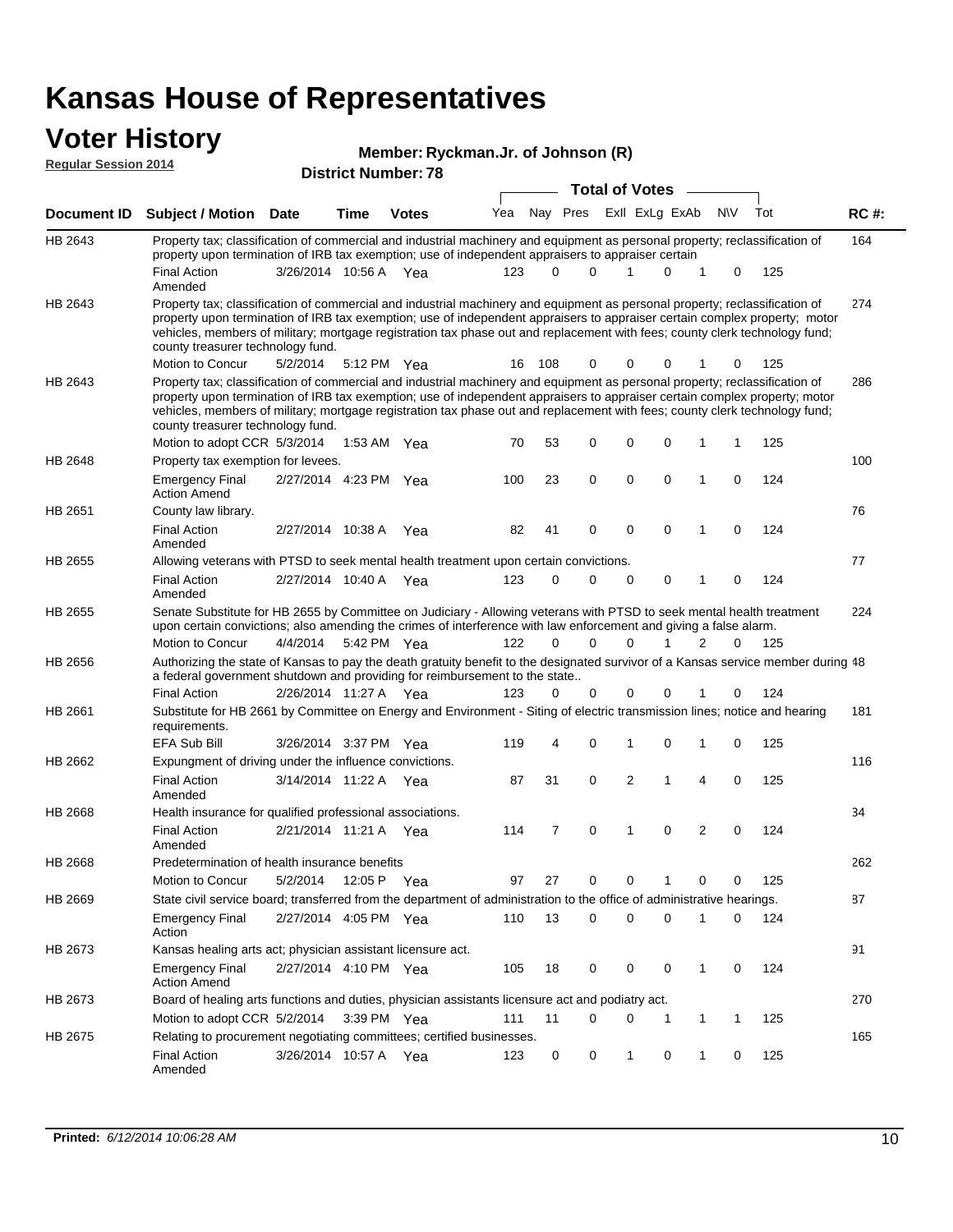#### **Voter History Regular Session 2014**

**Ryckman.Jr. of Johnson (R)**

|                    |                                                                                                                                                                                                                                                                                               | <b>District Number: 78</b> |         | Total of Votes – |     |             |          |              |   |                |                   |     |             |
|--------------------|-----------------------------------------------------------------------------------------------------------------------------------------------------------------------------------------------------------------------------------------------------------------------------------------------|----------------------------|---------|------------------|-----|-------------|----------|--------------|---|----------------|-------------------|-----|-------------|
|                    |                                                                                                                                                                                                                                                                                               |                            |         |                  |     |             |          |              |   |                |                   |     |             |
| <b>Document ID</b> | Subject / Motion Date                                                                                                                                                                                                                                                                         |                            | Time    | <b>Votes</b>     | Yea |             | Nay Pres |              |   | Exll ExLg ExAb | N\V               | Tot | <b>RC#:</b> |
| HB 2681            | Substitute for HB2681 by Committee on Veterans, Military, and Homeland Security--Abolishing the Kansas commission on<br>veterans affairs; creating the Kansas commission on veterans affairs office within the executive branch of government.<br>Final Action Sub Bill 3/20/2014 11:18 A Yea |                            |         |                  | 123 | 0           | $\Omega$ |              | 0 | 1              | 1<br>0            | 125 | 132         |
| HB 2681            | Substitute for HB2681 by Committee on Veterans, Military, and Homeland Security - Abolishing the Kansas commission on                                                                                                                                                                         |                            |         |                  |     |             |          |              |   |                |                   |     | 219         |
|                    | veterans affairs; creating the Kansas commission on veterans affairs office within the executive branch of government.                                                                                                                                                                        |                            |         |                  |     |             |          |              |   |                |                   |     |             |
|                    | Motion to Concur                                                                                                                                                                                                                                                                              | 4/4/2014                   | 11:41 A | Yea              | 122 | $\Omega$    | $\Omega$ | 1            |   | 1              | $\Omega$<br>1     | 125 |             |
| HB 2684            | Allocating moneys from driver's license fees to the judicial branch nonjudicial salary adjustment fund.                                                                                                                                                                                       |                            |         |                  |     |             |          |              |   |                |                   |     | 78          |
|                    | <b>Final Action</b>                                                                                                                                                                                                                                                                           | 2/27/2014 10:41 A          |         | Yea              | 93  | 30          | $\Omega$ | 0            |   | $\Omega$       | 1<br>0            | 124 |             |
| HB 2687            | Unclaimed property act and hearings.                                                                                                                                                                                                                                                          |                            |         |                  |     |             |          |              |   |                |                   |     | 59          |
|                    | <b>Final Action</b>                                                                                                                                                                                                                                                                           | 2/26/2014 11:44 A          |         | Yea              | 119 | 4           | 0        | 0            |   | 0              | 0<br>1            | 124 |             |
| HB 2687            | Unclaimed property act and hearings.                                                                                                                                                                                                                                                          |                            |         |                  |     |             |          |              |   |                |                   |     | 251         |
|                    | Motion to Concur                                                                                                                                                                                                                                                                              | 5/1/2014                   |         | 1:56 PM Yea      | 125 | $\mathbf 0$ | 0        | 0            |   | 0              | 0<br>0            | 125 |             |
| HB 2689            | Amending which convictions are counted for driving while license canceled, suspended or revoked.                                                                                                                                                                                              |                            |         |                  |     |             |          |              |   |                |                   |     | 231         |
|                    | <b>Final Action</b><br>Amended                                                                                                                                                                                                                                                                | 4/5/2014                   | 10:23 A | Yea              | 121 | 0           | $\Omega$ | 0            |   | $\Omega$       | 4<br>0            | 125 |             |
| HB 2693            | Providing for testing by community colleges for commercial driver's licenses and allowing temporary commercial driver's<br>104<br>license holders the ability to drive class A commercial vehicles.                                                                                           |                            |         |                  |     |             |          |              |   |                |                   |     |             |
|                    | <b>Emergency Final</b><br><b>Action Amend</b>                                                                                                                                                                                                                                                 | 2/27/2014 4:28 PM Yea      |         |                  | 123 | 0           | $\Omega$ | 0            |   | 0<br>1         | 0                 | 124 |             |
| HB 2693            | Senate Substitute for HB 2693 by Committee on Transportation - Providing for testing by community colleges for commercial 255<br>driver's licenses; entities serving as driver's licenses examiners.                                                                                          |                            |         |                  |     |             |          |              |   |                |                   |     |             |
|                    | Motion to adopt CCR 5/1/2014 4:42 PM Yea                                                                                                                                                                                                                                                      |                            |         |                  | 125 | 0           | 0        | 0            |   | 0              | 0<br>0            | 125 |             |
| HB 2715            | Farm machinery and equipment annual highway permits, commercial drivers' license.                                                                                                                                                                                                             |                            |         |                  |     |             |          |              |   |                |                   |     | 98          |
|                    | <b>Emergency Final</b><br><b>Action Amend</b>                                                                                                                                                                                                                                                 | 2/27/2014 4:21 PM Yea      |         |                  | 123 | 0           | $\Omega$ | 0            |   | 0              | 1<br>0            | 124 |             |
| HB 2717            | Registration of operators of assisted living, residential health care, home plus or adult day care facilities.                                                                                                                                                                                |                            |         |                  |     |             |          |              |   |                |                   |     | 175         |
|                    | <b>Emergency Final</b><br><b>Action Amend</b>                                                                                                                                                                                                                                                 | 3/26/2014 3:29 PM Yea      |         |                  | 114 | 9           | $\Omega$ |              |   | 0<br>1         | 0                 | 125 |             |
| HB 2721            | Substitute for Substitute for HB 2721 by Committee on Commerce, Labor and Economic Development †Enacting the<br>business entity standard treatment act.                                                                                                                                       |                            |         |                  |     |             |          |              |   |                |                   |     | 117         |
|                    | Final Action Sub Bill 3/14/2014 11:23 A Yea                                                                                                                                                                                                                                                   |                            |         |                  | 118 | 0           | 0        | 2            |   |                | 0<br>4            | 125 |             |
| HB 2721            | Substitute for Substitute for HB 2721 by Committee on Commerce, Labor and Economic Development - Enacting the business 273<br>entity standard treatment act.                                                                                                                                  |                            |         |                  |     |             |          |              |   |                |                   |     |             |
|                    | Motion to Concur                                                                                                                                                                                                                                                                              | 5/2/2014                   |         | 3:59 PM Yea      | 122 | 0           | 0        | 0            |   | 1              | 1<br>1            | 125 |             |
| <b>HB 2724</b>     | Uniform commercial driver's license act; definition of tank vehicle.                                                                                                                                                                                                                          |                            |         |                  |     |             |          |              |   |                |                   |     | 99          |
|                    | <b>Emergency Final</b><br>Action                                                                                                                                                                                                                                                              | 2/27/2014 4:22 PM Yea      |         |                  | 122 | 1           | 0        | $\mathbf 0$  |   | 0<br>1         | 0                 | 124 |             |
| HB 2727            | Expiration of license plates and placards for individuals with disability.                                                                                                                                                                                                                    |                            |         |                  |     |             |          |              |   |                |                   |     | 88          |
|                    | <b>Emergency Final</b><br>Action                                                                                                                                                                                                                                                              | 2/27/2014 4:06 PM Yea      |         |                  | 123 | 0           | 0        | 0            |   | 0<br>1         | 0                 | 124 |             |
| HB 2728            | Permits for the operation of salvage vehicles no longer required to be prepared in triplicate.                                                                                                                                                                                                |                            |         |                  |     |             |          |              |   |                |                   |     | 89          |
|                    | <b>Emergency Final</b><br>Action                                                                                                                                                                                                                                                              | 2/27/2014 4:07 PM Yea      |         |                  | 122 | 1           | 0        | 0            |   | 0              | 0<br>1            | 124 |             |
| HB 2728            | Permits for the operation of salvage vehicles no longer required to be prepared in triplicate.                                                                                                                                                                                                |                            |         |                  |     |             |          |              |   |                |                   |     | 192         |
|                    | <b>Motion to Concur</b>                                                                                                                                                                                                                                                                       | 3/31/2014 11:43 A Yea      |         |                  | 122 | 0           | 0        | 1            |   | 0              | 2<br>0            | 125 |             |
| HB 2732            | Sales tax authority for Rooks county for constructing or remodeling a jail facility.                                                                                                                                                                                                          |                            |         |                  |     |             |          |              |   |                |                   |     | 232         |
|                    | <b>Final Action</b>                                                                                                                                                                                                                                                                           | 4/5/2014                   |         | 10:24 A Yea      | 121 | 0           | 0        | 0            |   | 0              | 0<br>4            | 125 |             |
| HB 2744            | Insurance; coverage for autism spectrum disorder.                                                                                                                                                                                                                                             |                            |         |                  |     |             |          |              |   |                |                   |     | 137         |
|                    | <b>Final Action</b>                                                                                                                                                                                                                                                                           | 3/21/2014 10:14 A Yea      |         |                  | 114 | 3           | 0        | 0            |   | $\mathbf{1}$   | 6<br>$\mathbf{1}$ | 125 |             |
|                    | Amended                                                                                                                                                                                                                                                                                       |                            |         |                  |     |             |          |              |   |                |                   |     |             |
| HB 2745            | Tax lien on property voluntarily transferred.                                                                                                                                                                                                                                                 |                            |         |                  |     |             |          |              |   |                |                   |     | 166         |
|                    | <b>Final Action</b>                                                                                                                                                                                                                                                                           | 3/26/2014 10:58 A          |         | Yea              | 123 | 0           | 0        | $\mathbf{1}$ |   | 0              | 1<br>0            | 125 |             |
|                    | Printed: 6/12/2014 10:06:28 AM                                                                                                                                                                                                                                                                |                            |         |                  |     |             |          |              |   |                |                   |     | 11          |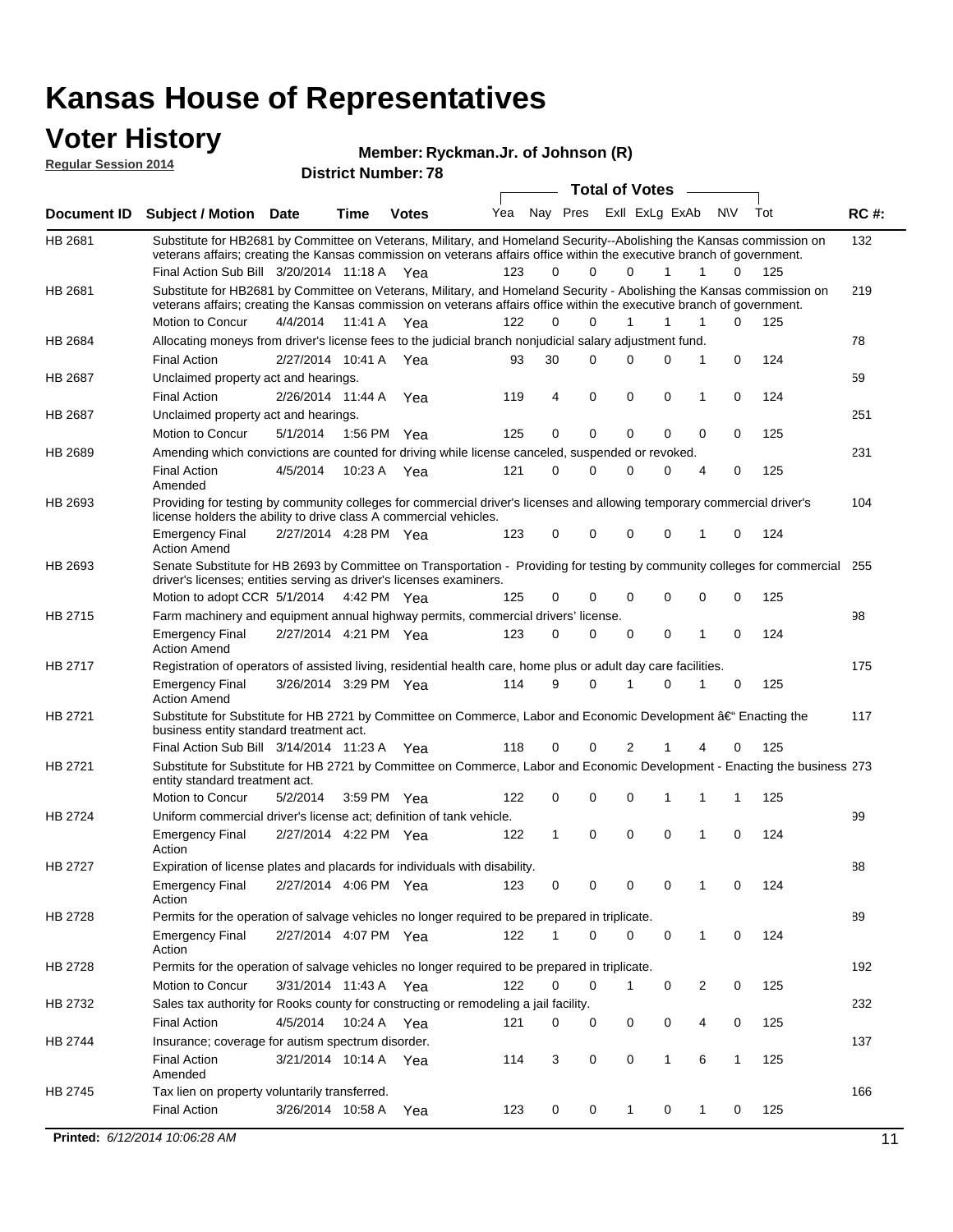### **Voter History**

**Regular Session 2014**

#### **Ryckman.Jr. of Johnson (R)**

| <b>Document ID</b> |                                                                                                                                                                                                                                      |                                                                                                                   |             |              |     | <b>Total of Votes</b> |          |   |                |             |                |             |     |             |
|--------------------|--------------------------------------------------------------------------------------------------------------------------------------------------------------------------------------------------------------------------------------|-------------------------------------------------------------------------------------------------------------------|-------------|--------------|-----|-----------------------|----------|---|----------------|-------------|----------------|-------------|-----|-------------|
|                    | <b>Subject / Motion Date</b>                                                                                                                                                                                                         |                                                                                                                   | Time        | <b>Votes</b> | Yea | Nav Pres              |          |   | Exll ExLg ExAb |             |                | N\V         | Tot | <b>RC#:</b> |
| HB 2755            | Repealing the sunset on the Kansas taxpayer transparency act.                                                                                                                                                                        |                                                                                                                   |             |              |     |                       |          |   |                |             |                |             |     | 140         |
|                    | <b>Final Action</b>                                                                                                                                                                                                                  | 3/24/2014 10:13 A                                                                                                 |             | Yea          | 122 | 0                     | 0        | 0 |                | 0           | 3              | 0           | 125 |             |
| HB 2767            | State child death review board.                                                                                                                                                                                                      |                                                                                                                   |             |              |     |                       |          |   |                |             |                |             |     | 167         |
|                    | <b>Final Action</b><br>Amended                                                                                                                                                                                                       | 3/26/2014 10:59 A                                                                                                 |             | Yea          | 123 | 0                     | 0        | 1 |                | $\mathbf 0$ | 1              | 0           | 125 |             |
| <b>HCR 5029</b>    | Urging the Kansas bureau of investigation to establish a blue alert system for the state of Kansas.                                                                                                                                  |                                                                                                                   |             |              |     |                       |          |   |                |             |                |             |     | 95          |
|                    | <b>Emergency Final</b><br><b>Action Amend</b>                                                                                                                                                                                        | 2/27/2014 4:15 PM Yea                                                                                             |             |              | 121 | 2                     | 0        | 0 |                | 0           | 1              | 0           | 124 |             |
| <b>HCR 5031</b>    | Urging Congress to provide for the prompt payment of disability compensation to U.S. Veterans.                                                                                                                                       |                                                                                                                   |             |              |     |                       |          |   |                |             |                |             |     | 125         |
|                    | <b>Final Action</b>                                                                                                                                                                                                                  | 3/19/2014 11:21 A Yea                                                                                             |             |              | 122 | $\Omega$              | $\Omega$ |   | 0              | 1           | 2              | 0           | 125 |             |
| HR 6049            | disease.                                                                                                                                                                                                                             | Resolution encouraging the creation of a Kansas plan for comprehensive treatment of chronic obstruction pulmonary |             |              |     |                       |          |   |                |             |                |             |     | 109         |
|                    | <b>Emergency Final</b><br><b>Action Amend</b>                                                                                                                                                                                        | 3/6/2014                                                                                                          | 11:24 A     | Yea          | 120 | 0                     | 0        | 2 |                | 1           | $\overline{2}$ | $\mathbf 0$ | 125 |             |
| HR 6063            | Urging the President to extend the qualifications for the Women's Army Corps Service Medal.                                                                                                                                          |                                                                                                                   |             |              |     |                       |          |   |                |             |                |             |     | 143         |
|                    | <b>Final Action</b>                                                                                                                                                                                                                  | 3/25/2014 10:11 A Yea                                                                                             |             |              | 123 | $\Omega$              | $\Omega$ | 1 |                | $\Omega$    | 1              | 0           | 125 |             |
| SB 40              | House Substitute for SB 40 by Committee on Corrections and Juvenile Justice †Secretary of corrections; including juvenile<br>offenders in the prison made goods act; authorizing use of correctional industries funds for payment of |                                                                                                                   |             |              |     |                       |          |   |                |             |                |             |     | 123         |
|                    | Final Action Sub Bill 3/17/2014 11:23 A Yea                                                                                                                                                                                          |                                                                                                                   |             |              | 123 | 0                     | 0        | 0 |                | $\Omega$    | 2              | 0           | 125 |             |
| SB 54              | Medical assistance recovery program; rules and regulations.                                                                                                                                                                          |                                                                                                                   |             |              |     |                       |          |   |                |             |                |             |     | 174         |
|                    | <b>Emergency Final</b><br><b>Action Amend</b>                                                                                                                                                                                        | 3/26/2014 3:28 PM Yea                                                                                             |             |              | 95  | 28                    | 0        | 1 |                | 0           | 1              | 0           | 125 |             |
| SB 54              | Amendments to statutes regulating abortions.                                                                                                                                                                                         |                                                                                                                   |             |              |     |                       |          |   |                |             |                |             |     | 214         |
|                    | Motion to Adopt CCR 4/4/2014                                                                                                                                                                                                         |                                                                                                                   | 9:59 AM Yea |              | 112 | 11                    | 0        |   |                | $\mathbf 0$ | 1              | 0           | 125 |             |
| SB 63              | State use law; purchases by municipalities; committee sunset date and chairperson selection.                                                                                                                                         |                                                                                                                   |             |              |     |                       |          |   |                |             |                |             |     | 280         |
|                    | Motion to adopt CCR 5/2/2014                                                                                                                                                                                                         |                                                                                                                   |             | 8:52 PM Yea  | 124 | 0                     | 0        |   | 0              | 0           | 1              | 0           | 125 |             |
| SB 99              | Lobbyists defined.                                                                                                                                                                                                                   |                                                                                                                   |             |              |     |                       |          |   |                |             |                |             |     | 184         |
|                    | <b>Emergency Final</b><br>Action                                                                                                                                                                                                     | 3/26/2014 3:41 PM Yea                                                                                             |             |              | 117 | 6                     | 0        | 1 |                | 0           | 1              | 0           | 125 |             |
| SB 147             | House Substitute for SB 147 by Committee on Agriculture and Natural Resources †Amending the powers and duties of the 133<br>Kansas department of agriculture division of conservation and the state conservation commission.         |                                                                                                                   |             |              |     |                       |          |   |                |             |                |             |     |             |
|                    | Final Action Sub Bill 3/20/2014 11:19 A Yea<br>Amended                                                                                                                                                                               |                                                                                                                   |             |              | 123 | 0                     | $\Omega$ | 0 |                | 1           | 1              | 0           | 125 |             |
| <b>SB 218</b>      | House Substitute for SB 218 by Committee on Appropriations-Education; relating to the financing and instruction thereof;                                                                                                             |                                                                                                                   |             |              |     |                       |          |   |                |             |                |             |     | 226         |
|                    | making and concerning appropriations for the fiscal years ending June 30, 2014, and June 30, 2015, for certain agencies.<br>Final Action Sub Bill 4/4/2014                                                                           |                                                                                                                   | 6:17 PM Yea |              | 91  | 31                    | $\Omega$ | 0 |                | 1           | $\overline{2}$ | $\Omega$    | 125 |             |
|                    | Amended                                                                                                                                                                                                                              |                                                                                                                   |             |              |     |                       |          |   |                |             |                |             |     |             |
| <b>SB 218</b>      | House Substitute for SB 218 by Committee on Appropriations-Education; relating to the financing and instruction thereof;                                                                                                             |                                                                                                                   |             |              |     |                       |          |   |                |             |                |             |     | 237         |
|                    | making and concerning appropriations for the fiscal years ending June 30, 2014, and June 30, 2015, for certain agencies.                                                                                                             |                                                                                                                   |             |              |     |                       |          |   |                |             |                |             |     |             |
|                    | Sub Motion to Adopt 4/6/2014 12:51 A Yea                                                                                                                                                                                             |                                                                                                                   |             |              | 55  | 67                    | 0        |   | 0              | 0           | 3              | 0           | 125 |             |
| SB 231             | <b>CCR</b><br>House Substitute for SB 231 †Concerning valuation and appeals; renaming the state court of tax appeals; timing of<br>decisions.                                                                                        |                                                                                                                   |             |              |     |                       |          |   |                |             |                |             |     | 134         |
|                    | Final Action Sub Bill 3/20/2014 11:21 A Yea                                                                                                                                                                                          |                                                                                                                   |             |              | 123 | 0                     | 0        |   | 0              | 1           | 1              | 0           | 125 |             |
| SB 231             | Amended<br>House Substitute for SB 231 - Concerning valuation and appeals; renaming the state court of tax appeals; timing of<br>decisions                                                                                           |                                                                                                                   |             |              |     |                       |          |   |                |             |                |             |     | 281         |
|                    | Motion to Adopt CCR 5/2/2014                                                                                                                                                                                                         |                                                                                                                   |             | 8:56 PM Yea  | 124 | 0                     | 0        |   | 0              | 0           | 1              | 0           | 125 |             |
| SB 245             | House Substitute for SB 245 by Committee on Appropriations - Appropriations for FY 2014, FY 2015, and FY 2016 for the                                                                                                                |                                                                                                                   |             |              |     |                       |          |   |                |             |                |             |     | 13          |
|                    | department of corrections; capital improvement projects.<br>Final Action Sub Bill 2/13/2014 11:34 A Yea                                                                                                                              |                                                                                                                   |             |              | 79  | 41                    | 0        |   | 3              | 0           | 1              | 0           | 124 |             |
|                    | Amended                                                                                                                                                                                                                              |                                                                                                                   |             |              |     |                       |          |   |                |             |                |             |     |             |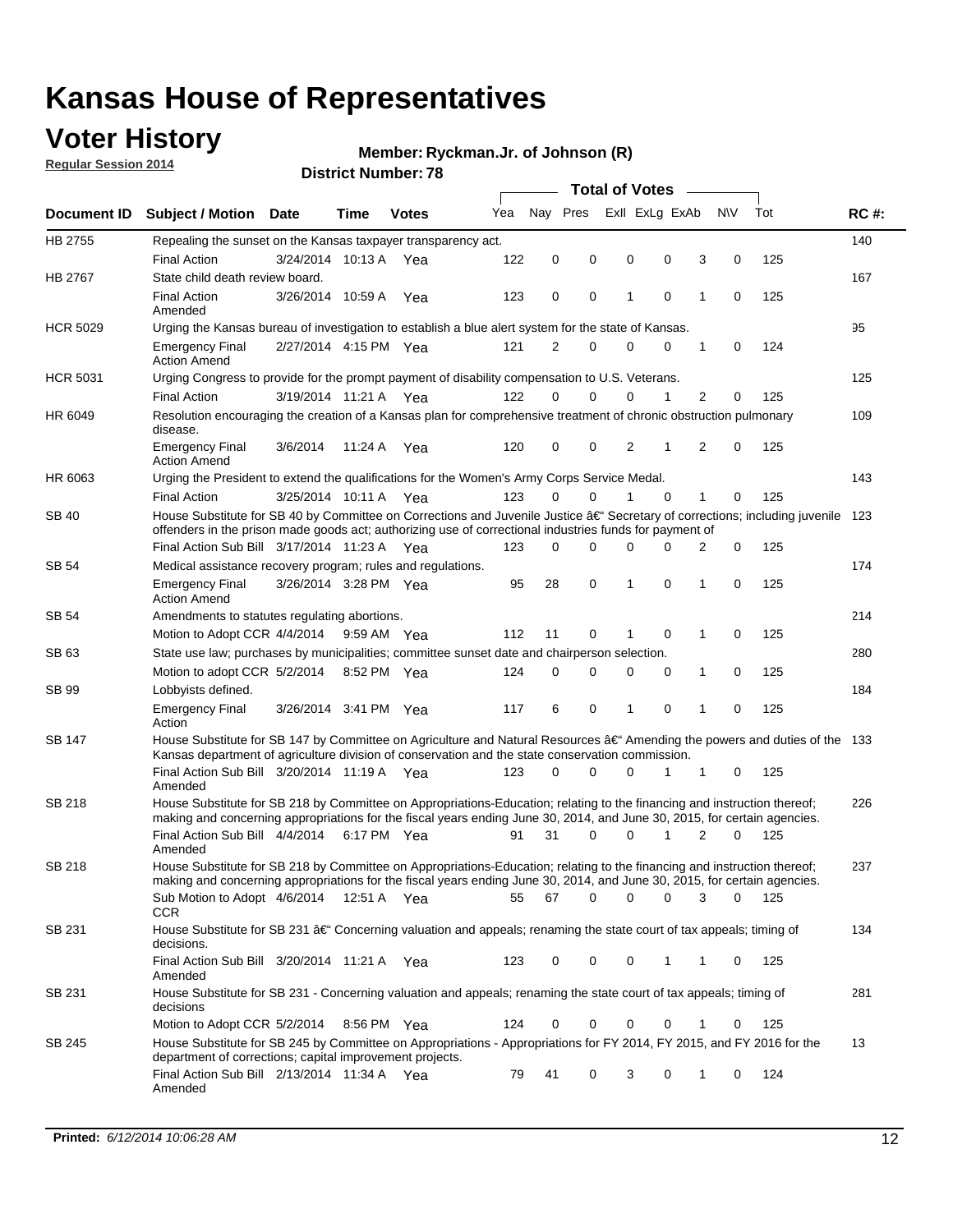### **Voter History**

#### **Ryckman.Jr. of Johnson (R)**

**Regular Session 2014**

|        |                                                                                                                                                                                                                                                                                                                                                                                                                                                                                                                                                                                                                                                                                                                                                                               |                       |      |              | <b>Total of Votes</b> |    |          |              |                |             |                         |           |     |             |  |  |  |  |
|--------|-------------------------------------------------------------------------------------------------------------------------------------------------------------------------------------------------------------------------------------------------------------------------------------------------------------------------------------------------------------------------------------------------------------------------------------------------------------------------------------------------------------------------------------------------------------------------------------------------------------------------------------------------------------------------------------------------------------------------------------------------------------------------------|-----------------------|------|--------------|-----------------------|----|----------|--------------|----------------|-------------|-------------------------|-----------|-----|-------------|--|--|--|--|
|        | Document ID Subject / Motion Date                                                                                                                                                                                                                                                                                                                                                                                                                                                                                                                                                                                                                                                                                                                                             |                       | Time | <b>Votes</b> | Yea                   |    | Nay Pres |              | Exll ExLg ExAb |             |                         | <b>NV</b> | Tot | <b>RC#:</b> |  |  |  |  |
| SB 245 | House Substitute for SB 245 by Committee on Appropriations - Education funding; relating to mineral production; creating the<br>mineral production education fund, crediting 20% of remainder from oil and gas tax into such fund, moneys expended on<br>education; abolishing the oil and gas valuation depletion trust fund; allowing the counties to retain funds already in such<br>county's oil and gas valuation depletion trust fund; concerning school financing sources; proceeds from the tax levied by a<br>school district under authority of K.S.A. 2013 Supp. 72-6431, remitted to the state treasury to the credit of the state school<br>district finance fund not to the district's general fund; making and concerning appropriations for fiscal year 2017. |                       |      |              |                       |    |          |              |                |             |                         |           |     | 258         |  |  |  |  |
|        | Motion to adopt CCR 5/1/2014                                                                                                                                                                                                                                                                                                                                                                                                                                                                                                                                                                                                                                                                                                                                                  |                       |      | 5:06 PM Yea  | 88                    | 37 | 0        |              | $\Omega$       | 0           | 0                       | 0         | 125 |             |  |  |  |  |
| SB 248 | Victim notification prior to release of certain inmates.                                                                                                                                                                                                                                                                                                                                                                                                                                                                                                                                                                                                                                                                                                                      |                       |      |              |                       |    |          |              |                |             |                         |           |     | 119         |  |  |  |  |
|        | <b>Final Action</b>                                                                                                                                                                                                                                                                                                                                                                                                                                                                                                                                                                                                                                                                                                                                                           | 3/17/2014 11:18 A Yea |      |              | 122                   | 0  | 0        | 0            |                | 0           | $\overline{\mathbf{c}}$ | 1         | 125 |             |  |  |  |  |
| SB 254 | Medical assistance recovery program; rules and regulations.                                                                                                                                                                                                                                                                                                                                                                                                                                                                                                                                                                                                                                                                                                                   |                       |      |              |                       |    |          |              |                |             |                         |           |     | 179         |  |  |  |  |
|        | <b>Emergency Final</b><br>Action                                                                                                                                                                                                                                                                                                                                                                                                                                                                                                                                                                                                                                                                                                                                              | 3/26/2014 3:34 PM Yea |      |              | 123                   | 0  | 0        | $\mathbf{1}$ |                | 0           | 1                       | 0         | 125 |             |  |  |  |  |
| SB 256 | Attorney general; costs in criminal appeals.                                                                                                                                                                                                                                                                                                                                                                                                                                                                                                                                                                                                                                                                                                                                  |                       |      |              |                       |    |          |              |                |             |                         |           |     | 147         |  |  |  |  |
|        | <b>Final Action</b><br>Amended                                                                                                                                                                                                                                                                                                                                                                                                                                                                                                                                                                                                                                                                                                                                                | 3/25/2014 10:16 A     |      | Yea          | 119                   | 4  | 0        | 1            |                | 0           | 1                       | 0         | 125 |             |  |  |  |  |
| SB 256 | Amending the crime of mistreatment of a dependent adult; creating the crime of mistreatment of an elder person; amending<br>the crime of unlawful sexual relations; amending provisions relating to appearance bonds and surety regulation; amending<br>violations of the Kansas racketeer influenced and corrupt organization act; also concerning the attorney general, costs in<br>criminal appeals.                                                                                                                                                                                                                                                                                                                                                                       |                       |      |              |                       |    |          |              |                |             |                         |           |     | 236         |  |  |  |  |
|        | Motion to Adopt CCR 4/5/2014                                                                                                                                                                                                                                                                                                                                                                                                                                                                                                                                                                                                                                                                                                                                                  |                       |      | 6:52 PM Yea  | 118                   | 4  | 0        | 0            |                | 0           | 3                       | 0         | 125 |             |  |  |  |  |
| SB 258 | Amending the juvenile statute of limitations to match adult time limitations for sex crimes.                                                                                                                                                                                                                                                                                                                                                                                                                                                                                                                                                                                                                                                                                  |                       |      |              |                       |    |          |              |                |             |                         |           |     | 135         |  |  |  |  |
|        | <b>Final Action</b><br>Amended                                                                                                                                                                                                                                                                                                                                                                                                                                                                                                                                                                                                                                                                                                                                                | 3/20/2014 11:21 A Yea |      |              | 123                   | 0  | 0        | 0            |                | 1           | $\mathbf{1}$            | 0         | 125 |             |  |  |  |  |
| SB 258 | Relating to issuance of certificates of birth resulting in stillbirth.                                                                                                                                                                                                                                                                                                                                                                                                                                                                                                                                                                                                                                                                                                        |                       |      |              |                       |    |          |              |                |             |                         |           |     | 259         |  |  |  |  |
|        | Motion to Adopt CCR 5/1/2014                                                                                                                                                                                                                                                                                                                                                                                                                                                                                                                                                                                                                                                                                                                                                  |                       |      | 5:12 PM Yea  | 121                   | 4  | 0        | 0            |                | $\mathbf 0$ | 0                       | 0         | 125 |             |  |  |  |  |
| SB 263 | Establishing the military funeral honors fund under the adjutant general's office.                                                                                                                                                                                                                                                                                                                                                                                                                                                                                                                                                                                                                                                                                            |                       |      |              |                       |    |          |              |                |             |                         |           |     | 148         |  |  |  |  |
|        | <b>Final Action</b><br>Amended                                                                                                                                                                                                                                                                                                                                                                                                                                                                                                                                                                                                                                                                                                                                                | 3/25/2014 10:17 A Yea |      |              | 123                   | 0  | 0        | 1            |                | 0           | 1                       | 0         | 125 |             |  |  |  |  |
| SB 263 | Veterans and military matters; military honors fund; death gratuity; disabled veterans preference, state jobs and contracts;<br>schools on military reservations, funding.                                                                                                                                                                                                                                                                                                                                                                                                                                                                                                                                                                                                    |                       |      |              |                       |    |          |              |                |             |                         |           |     | 256         |  |  |  |  |
|        | Motion to adopt CCR 5/1/2014                                                                                                                                                                                                                                                                                                                                                                                                                                                                                                                                                                                                                                                                                                                                                  |                       |      | 4:47 PM Yea  | 124                   | 0  | 0        | 0            |                | 0           | 0                       | 1         | 125 |             |  |  |  |  |
| SB 265 | Income definition for Homestead Refund eligibility.                                                                                                                                                                                                                                                                                                                                                                                                                                                                                                                                                                                                                                                                                                                           |                       |      |              |                       |    |          |              |                |             |                         |           |     | 113         |  |  |  |  |
|        | <b>Final Action</b><br>Amended                                                                                                                                                                                                                                                                                                                                                                                                                                                                                                                                                                                                                                                                                                                                                | 3/13/2014 11:23 A Yea |      |              | 121                   | 0  | 0        | 1            |                | 1           | $\overline{2}$          | 0         | 125 |             |  |  |  |  |
| SB 265 | Definition of income for homestead refund and SAFESR eligibility; income tax credits for adoption expenses and expenses to<br>make dwelling or facility accessible to persons with a disability; income tax deductions, self-employment taxes, expenses<br>related to organ donations, net gain on the sale of certain livestock; withholding, non-resident pass-through entity income;<br>Kansas taxpayer transparency act, sunset; sales tax exemptions.                                                                                                                                                                                                                                                                                                                    |                       |      |              |                       |    |          |              |                |             |                         |           |     | 227         |  |  |  |  |
|        | Motion to Adopt CCR 4/4/2014 6:29 PM Yea                                                                                                                                                                                                                                                                                                                                                                                                                                                                                                                                                                                                                                                                                                                                      |                       |      |              | 122                   | 0  | 0        | 0            |                | 1           | 2                       | 0         | 125 |             |  |  |  |  |
| SB 266 | Mineral severance tax return file date.                                                                                                                                                                                                                                                                                                                                                                                                                                                                                                                                                                                                                                                                                                                                       |                       |      |              |                       |    |          |              |                |             |                         |           |     | 114         |  |  |  |  |
|        | <b>Final Action</b><br>Amended                                                                                                                                                                                                                                                                                                                                                                                                                                                                                                                                                                                                                                                                                                                                                | 3/13/2014 11:24 A Yea |      |              | 121                   | 0  | 0        | 1            |                | 1           | 2                       | 0         | 125 |             |  |  |  |  |
| SB 266 | Severance tax return and payment dates; sales tax authority for Rooks county; property tax exemptions for certain donations<br>of land to the state and for amateur-built aircraft; sales tax exemptions for surface mining equipment and certain charitable<br>organizations.                                                                                                                                                                                                                                                                                                                                                                                                                                                                                                |                       |      |              |                       |    |          |              |                |             |                         |           |     | 266         |  |  |  |  |
|        | Motion to Adopt CCR 5/2/2014                                                                                                                                                                                                                                                                                                                                                                                                                                                                                                                                                                                                                                                                                                                                                  |                       |      | 3:19 PM Yea  | 122                   | 1  | 0        |              | 0              | 1           | 1                       | 0         | 125 |             |  |  |  |  |
| SB 267 | Insurance; excluding real estate from acceptable security deposits with the commissioner and requiring original handwritten<br>signatures on deposit forms.                                                                                                                                                                                                                                                                                                                                                                                                                                                                                                                                                                                                                   |                       |      |              |                       |    |          |              |                |             |                         |           |     | 144         |  |  |  |  |
|        | <b>Final Action</b>                                                                                                                                                                                                                                                                                                                                                                                                                                                                                                                                                                                                                                                                                                                                                           | 3/25/2014 10:12 A Yea |      |              | 123                   | 0  | 0        | 1            |                | 0           | 1                       | 0         | 125 |             |  |  |  |  |
| SB 268 | Insurance; Risk-based capital requirements.                                                                                                                                                                                                                                                                                                                                                                                                                                                                                                                                                                                                                                                                                                                                   |                       |      |              |                       |    |          |              |                |             |                         |           |     | 145         |  |  |  |  |
|        | <b>Final Action</b>                                                                                                                                                                                                                                                                                                                                                                                                                                                                                                                                                                                                                                                                                                                                                           | 3/25/2014 10:13 A     |      | Yea          | 123                   | 0  | 0        | 1            |                | 0           | 1                       | 0         | 125 |             |  |  |  |  |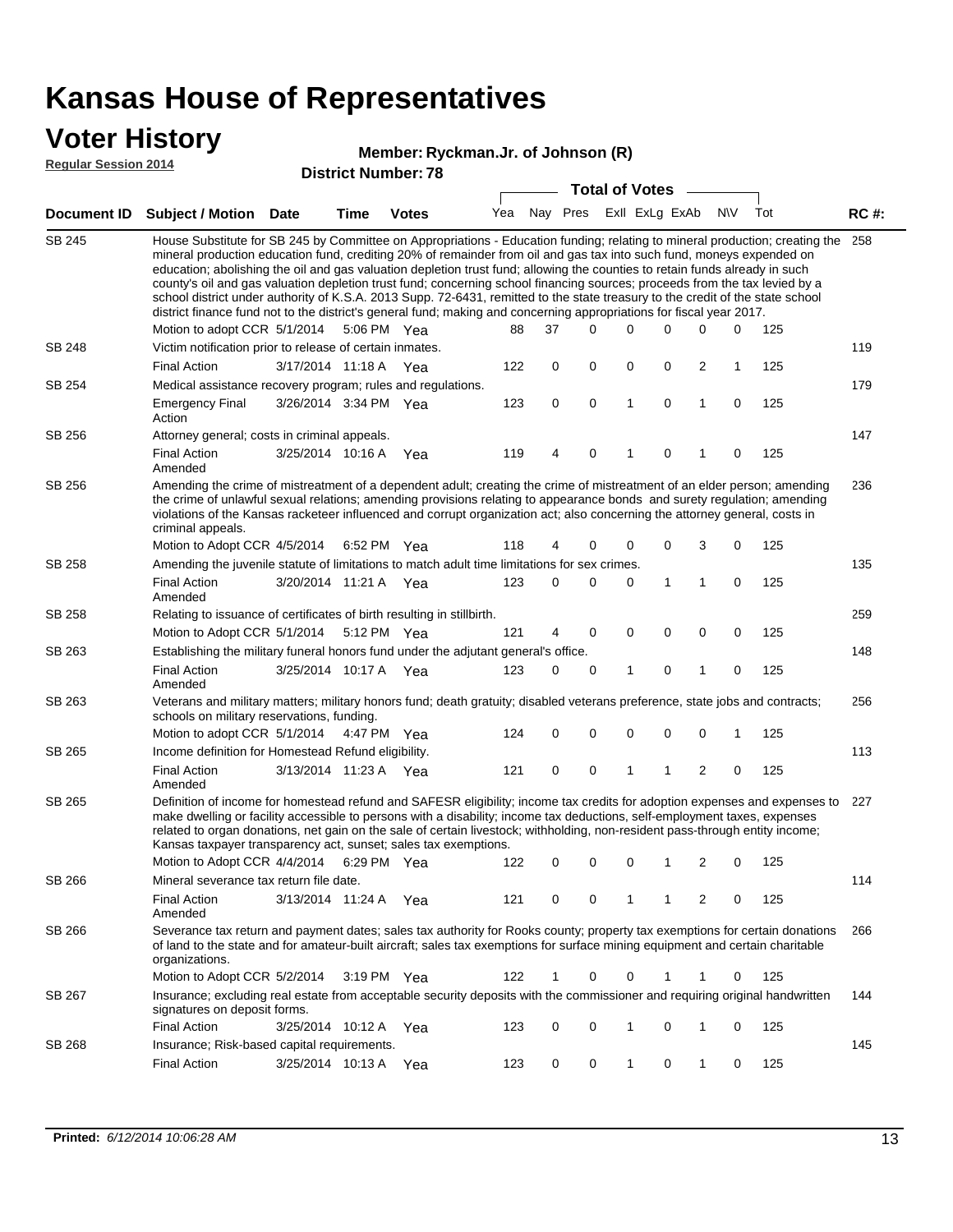### **Voter History**

**Regular Session 2014**

#### **Ryckman.Jr. of Johnson (R)**

| Document ID   |                                                                                                                                                                                    |                                                                                                                            |      |              |     | <b>Total of Votes</b> |          |                |              |   |             |     |             |  |
|---------------|------------------------------------------------------------------------------------------------------------------------------------------------------------------------------------|----------------------------------------------------------------------------------------------------------------------------|------|--------------|-----|-----------------------|----------|----------------|--------------|---|-------------|-----|-------------|--|
|               | <b>Subject / Motion</b>                                                                                                                                                            | <b>Date</b>                                                                                                                | Time | <b>Votes</b> | Yea | Nay Pres              |          | Exll ExLg ExAb |              |   | N\V         | Tot | <b>RC#:</b> |  |
| SB 271        | Amending the Kansas medicaid fraud control act.                                                                                                                                    |                                                                                                                            |      |              |     |                       |          |                |              |   |             |     | 176         |  |
|               | <b>Emergency Final</b><br><b>Action Amend</b>                                                                                                                                      | 3/26/2014 3:30 PM Yea                                                                                                      |      |              | 123 | 0                     | 0        | 1              | 0            | 1 | $\mathbf 0$ | 125 |             |  |
| SB 271        | Amending the Kansas medicaid fraud control act.                                                                                                                                    |                                                                                                                            |      |              |     |                       |          |                |              |   |             |     | 228         |  |
|               | Motion to Adopt CCR 4/4/2014 6:33 PM Yea                                                                                                                                           |                                                                                                                            |      |              | 122 | 0                     | 0        | $\mathbf 0$    | 1            | 2 | 0           | 125 |             |  |
| SB 272        | Eliminating the 3% limit on controlled shooting area acreage in a county.                                                                                                          |                                                                                                                            |      |              |     |                       |          |                |              |   |             |     | 149         |  |
|               | <b>Final Action</b>                                                                                                                                                                | 3/25/2014 10:19 A Yea                                                                                                      |      |              | 123 | 0                     | 0        | 1              | 0            | 1 | $\mathbf 0$ | 125 |             |  |
| <b>SB 273</b> | House Substitute for SB 273 by Committee on Transportation †Commercial vehicles; regulation and registration thereof.                                                              |                                                                                                                            |      |              |     |                       |          |                |              |   |             |     | 168         |  |
|               | Final Action Sub Bill 3/26/2014 11:00 A Yea<br>Amended                                                                                                                             |                                                                                                                            |      |              | 122 | 1                     | 0        | 1              | 0            | 1 | 0           | 125 |             |  |
| SB 273        |                                                                                                                                                                                    | Regulation of commercial motor vehicles; exemption from rules and regulations of the Kansas corporation commission.<br>265 |      |              |     |                       |          |                |              |   |             |     |             |  |
|               | Motion to Adopt CCR 5/2/2014 3:10 PM Yea                                                                                                                                           |                                                                                                                            |      |              | 101 | 22                    | 0        | 0              | 1            | 1 | 0           | 125 |             |  |
| SB 274        | Political action committees, legislative leadership.                                                                                                                               |                                                                                                                            |      |              |     |                       |          |                |              |   |             |     | 169         |  |
|               | <b>Final Action</b><br>Amended                                                                                                                                                     | 3/26/2014 11:01 A Yea                                                                                                      |      |              | 108 | 15                    | 0        | 1              | 0            | 1 | 0           | 125 |             |  |
| <b>SB 278</b> | Establishing the state board of veterinary examiners within the animal health division of the Kansas department of agriculture<br>127<br>for a two-year period.                    |                                                                                                                            |      |              |     |                       |          |                |              |   |             |     |             |  |
|               | <b>Final Action</b>                                                                                                                                                                | 3/19/2014 11:24 A                                                                                                          |      | Yea          | 122 | 0                     | 0        | 0              | $\mathbf{1}$ | 2 | $\mathbf 0$ | 125 |             |  |
| SB 284        | Amending the Kansas 911 act.                                                                                                                                                       |                                                                                                                            |      |              |     |                       |          |                |              |   |             |     | 124         |  |
|               | <b>Final Action</b>                                                                                                                                                                | 3/17/2014 11:24 A                                                                                                          |      | Yea          | 121 | $\overline{2}$        | 0        | 0              | 0            | 2 | 0           | 125 |             |  |
| SB 285        | Optometrists; prohibition against limiting payment for covered services to insurance plan amounts.                                                                                 |                                                                                                                            |      |              |     |                       |          |                |              |   |             |     | 150         |  |
|               | <b>Final Action</b><br>Amended                                                                                                                                                     | 3/25/2014 10:20 A                                                                                                          |      | Yea          | 123 | 0                     | 0        | 1              | 0            | 1 | 0           | 125 |             |  |
| SB 286        | Extending sunset date on certain agriculture fees from July 1, 2015, to July 1, 2019.                                                                                              |                                                                                                                            |      |              |     |                       |          |                |              |   |             |     | 151         |  |
|               | <b>Final Action</b><br>Amended                                                                                                                                                     | 3/25/2014 10:23 A Yea                                                                                                      |      |              | 76  | 47                    | 0        | 1              | 0            | 1 | 0           | 125 |             |  |
| SB 286        | Agriculture; extending sunset date on certain agriculture fees from July 1, 2015, to July 1, 2018; national day of the cowboy;<br>establishing the local food and farm task force. |                                                                                                                            |      |              |     |                       |          |                |              |   |             |     | 264         |  |
|               | Motion to adopt CCR 5/2/2014 3:04 PM Yea                                                                                                                                           |                                                                                                                            |      |              | 102 | 21                    | 0        | $\mathbf 0$    | 1            | 1 | 0           | 125 |             |  |
| SB 306        | Modernizing certain insurance laws to allow use of additional investments.                                                                                                         |                                                                                                                            |      |              |     |                       |          |                |              |   |             |     | 173         |  |
|               | <b>Emergency Final</b><br>Action                                                                                                                                                   | 3/26/2014 3:26 PM Yea                                                                                                      |      |              | 123 | 0                     | 0        | 1              | $\mathbf 0$  | 1 | 0           | 125 |             |  |
| <b>SB 308</b> | Updating the Kansas no-call act.                                                                                                                                                   |                                                                                                                            |      |              |     |                       |          |                |              |   |             |     | 138         |  |
|               | <b>Final Action</b>                                                                                                                                                                | 3/21/2014 10:15 A                                                                                                          |      | Yea          | 117 | 0                     | 0        | 0              | $\mathbf{1}$ | 6 | 1           | 125 |             |  |
| SB 309        | Health insurance coverage for qualified professional associations.                                                                                                                 |                                                                                                                            |      |              |     |                       |          |                |              |   |             |     | 182         |  |
|               | <b>Emergency Final</b><br>Action                                                                                                                                                   | 3/26/2014 3:38 PM Yea                                                                                                      |      |              | 122 | 1                     | 0        | 1              | 0            | 1 | $\mathbf 0$ | 125 |             |  |
| SB 310        | Grand juries; crimes to consider; amendment of indictment.                                                                                                                         |                                                                                                                            |      |              |     |                       |          |                |              |   |             |     | 180         |  |
|               | Emergency Final<br>Action                                                                                                                                                          | 3/26/2014 3:35 PM Yea                                                                                                      |      |              | 122 |                       | 0        | 1              | 0            | 1 | 0           | 125 |             |  |
| SB 311        | Increasing the noneconomic damages cap and changing rules related to expert evidence.                                                                                              |                                                                                                                            |      |              |     |                       |          |                |              |   |             |     | 142         |  |
|               | <b>Final Action</b><br>Amended                                                                                                                                                     | 3/24/2014 10:17 A Yea                                                                                                      |      |              | 119 | 3                     | $\Omega$ | 0              | 0            | 3 | 0           | 125 |             |  |
| SB 311        | Increasing the noneconomic damages cap, changing rules related to expert evidence and repealing statutes pertaining to<br>collateral source benefits.                              |                                                                                                                            |      |              |     |                       |          |                |              |   |             |     | 203         |  |
|               | Motion to adopt CCR 4/3/2014 6:15 PM Yea                                                                                                                                           |                                                                                                                            |      |              | 120 | 4                     | 0        | 0              | 0            | 1 | 0           | 125 |             |  |
| SB 321        | Return of premiums separate from notice of denial of coverage.                                                                                                                     |                                                                                                                            |      |              |     |                       |          |                |              |   |             |     | 146         |  |
|               | <b>Final Action</b>                                                                                                                                                                | 3/25/2014 10:15 A Yea                                                                                                      |      |              | 123 | 0                     | 0        | $\mathbf{1}$   | 0            | 1 | 0           | 125 |             |  |
| SB 329        | Clarifying court orders relating to parents in juvenile offender cases.<br><b>Final Action</b><br>Amended                                                                          | 3/20/2014 11:23 A Yea                                                                                                      |      |              | 123 | 0                     | 0        | 0              | $\mathbf{1}$ | 1 | 0           | 125 | 136         |  |
|               |                                                                                                                                                                                    |                                                                                                                            |      |              |     |                       |          |                |              |   |             |     |             |  |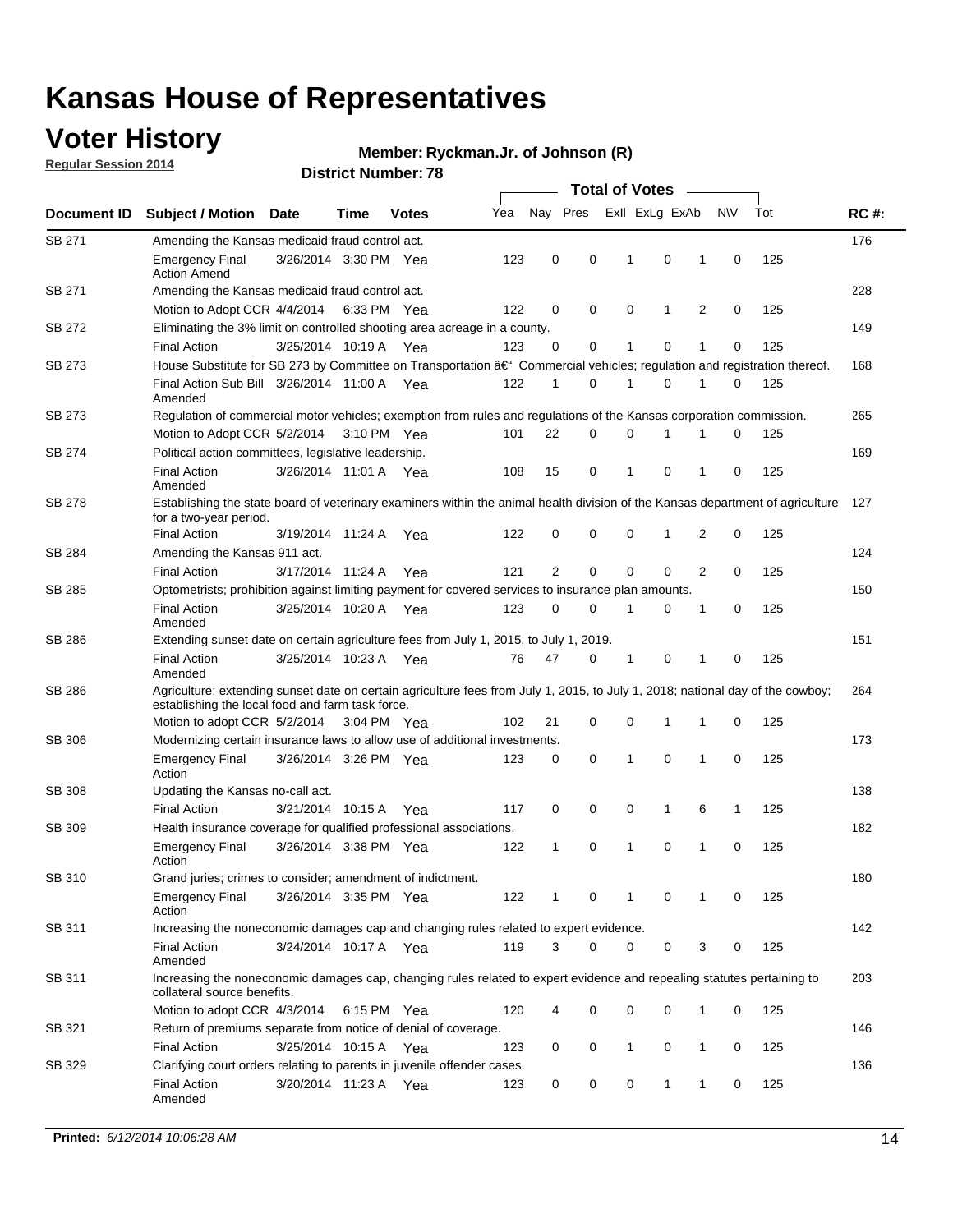### **Voter History**

**Regular Session 2014**

**Ryckman.Jr. of Johnson (R)**

|                    | <b>Total of Votes</b>                                                                                                                           |                                                                                                                                                                           |             |              |     |             |   |              |                |                |             |     |             |  |  |  |  |  |  |  |  |
|--------------------|-------------------------------------------------------------------------------------------------------------------------------------------------|---------------------------------------------------------------------------------------------------------------------------------------------------------------------------|-------------|--------------|-----|-------------|---|--------------|----------------|----------------|-------------|-----|-------------|--|--|--|--|--|--|--|--|
| <b>Document ID</b> | <b>Subject / Motion Date</b>                                                                                                                    |                                                                                                                                                                           | Time        | <b>Votes</b> | Yea | Nay Pres    |   |              | Exll ExLg ExAb |                | N\V         | Tot | <b>RC#:</b> |  |  |  |  |  |  |  |  |
| SB 329             | Clarifying court orders relating to parents in juvenile offender cases and changing the statute of limitations on certain juvenile<br>offenses. |                                                                                                                                                                           |             |              |     |             |   |              |                |                |             |     | 242         |  |  |  |  |  |  |  |  |
|                    | Motion to adopt CCR 4/30/2014 3:23 PM Yea                                                                                                       |                                                                                                                                                                           |             |              | 122 | $\mathbf 1$ | 0 | 1            | 1              | 0              | 0           | 125 |             |  |  |  |  |  |  |  |  |
| <b>SB 344</b>      | Special permits, oversized loads, transportation of hay or feed stuffs.                                                                         |                                                                                                                                                                           |             |              |     |             |   |              |                |                |             |     | 152         |  |  |  |  |  |  |  |  |
|                    | <b>Final Action</b><br>Amended                                                                                                                  | 3/25/2014 10:24 A                                                                                                                                                         |             | Yea          | 122 | 1           | 0 | 1            | 0              | $\mathbf 1$    | 0           | 125 |             |  |  |  |  |  |  |  |  |
| SB 349             | Boiler safety act; deputy inspectors.                                                                                                           |                                                                                                                                                                           |             |              |     |             |   |              |                |                |             |     | 128         |  |  |  |  |  |  |  |  |
|                    | <b>Final Action</b><br>Amended                                                                                                                  | 3/19/2014 11:25 A                                                                                                                                                         |             | Yea          | 119 | 3           | 0 | 0            | 1              | $\overline{2}$ | $\mathbf 0$ | 125 |             |  |  |  |  |  |  |  |  |
| SB 349             | 215<br>Board of technical professions; recodification of professions and scope of practice, other; boiler safety act, deputy<br>inspectors.     |                                                                                                                                                                           |             |              |     |             |   |              |                |                |             |     |             |  |  |  |  |  |  |  |  |
|                    | Motion to Adopt CCR 4/4/2014                                                                                                                    |                                                                                                                                                                           | 10:02 A     | Yea          | 112 | 11          | 0 | 1            | 0              | 1              | 0           | 125 |             |  |  |  |  |  |  |  |  |
| SB 351             | Vehicle identification numbers; penalties; damages.                                                                                             |                                                                                                                                                                           |             |              |     |             |   |              |                |                |             |     | 153         |  |  |  |  |  |  |  |  |
|                    | <b>Final Action</b>                                                                                                                             | 3/25/2014 10:25 A                                                                                                                                                         |             | Yea          | 123 | 0           | 0 | 1            | 0              | $\mathbf{1}$   | 0           | 125 |             |  |  |  |  |  |  |  |  |
| SB 357             | Increasing the number of allowable hunter education deferrals.                                                                                  |                                                                                                                                                                           |             |              |     |             |   |              |                |                |             | 154 |             |  |  |  |  |  |  |  |  |
|                    | <b>Final Action</b><br>Amended                                                                                                                  | 3/25/2014 10:26 A                                                                                                                                                         |             | Yea          | 97  | 26          | 0 | 1            | 0              | $\mathbf{1}$   | 0           | 125 |             |  |  |  |  |  |  |  |  |
| SB 357             |                                                                                                                                                 | 275<br>Authorizing land purchases by the state; amending process state uses to address seized wildlife; increasing the number of<br>allowable hunter education deferrals. |             |              |     |             |   |              |                |                |             |     |             |  |  |  |  |  |  |  |  |
|                    | Motion to Adopt CCR 5/2/2014                                                                                                                    |                                                                                                                                                                           | 7:53 PM Yea |              | 113 | 11          | 0 | 0            | 0              | -1             | 0           | 125 |             |  |  |  |  |  |  |  |  |
| <b>SB 359</b>      | Relating to asbestos-related liability.                                                                                                         |                                                                                                                                                                           |             |              |     |             |   |              |                |                |             |     | 177         |  |  |  |  |  |  |  |  |
|                    | <b>Emergency Final</b><br>Action                                                                                                                | 3/26/2014 3:32 PM Yea                                                                                                                                                     |             |              | 94  | 29          | 0 | 1            | $\mathbf 0$    | $\mathbf 1$    | $\mathbf 0$ | 125 |             |  |  |  |  |  |  |  |  |
| <b>SB 367</b>      | 186<br>Creating the student data privacy act.                                                                                                   |                                                                                                                                                                           |             |              |     |             |   |              |                |                |             |     |             |  |  |  |  |  |  |  |  |
|                    | <b>Emergency Final</b><br><b>Action Amend</b>                                                                                                   | 3/26/2014 3:43 PM Yea                                                                                                                                                     |             |              | 119 | 4           | 0 | 1            | 0              | -1             | 0           | 125 |             |  |  |  |  |  |  |  |  |
| SB 367             | Creating the student data privacy act.                                                                                                          |                                                                                                                                                                           |             |              |     |             |   |              |                |                |             |     | 245         |  |  |  |  |  |  |  |  |
|                    | Motion to adopt CCR 4/30/2014 3:41 PM Yea                                                                                                       |                                                                                                                                                                           |             |              | 123 | 0           | 0 | 1            | 1              | 0              | 0           | 125 |             |  |  |  |  |  |  |  |  |
| SB 371             | Amending employment security law regarding disposition of penalty funds and disclosure of confidential information.                             |                                                                                                                                                                           |             |              |     |             |   |              |                |                |             |     | 129         |  |  |  |  |  |  |  |  |
|                    | <b>Final Action</b>                                                                                                                             | 3/19/2014 11:27 A Yea                                                                                                                                                     |             |              | 90  | 32          | 0 | 0            | 1              | 2              | 0           | 125 |             |  |  |  |  |  |  |  |  |
| <b>SB 372</b>      | Amending the shared work unemployment compensation program; layoff aversion.                                                                    |                                                                                                                                                                           |             |              |     |             |   |              |                |                |             |     | 155         |  |  |  |  |  |  |  |  |
|                    | <b>Final Action</b>                                                                                                                             | 3/25/2014 10:28 A                                                                                                                                                         |             | Yea          | 123 | 0           | 0 | $\mathbf{1}$ | 0              | $\mathbf{1}$   | 0           | 125 |             |  |  |  |  |  |  |  |  |
| SB 402             | Amending statutes related to the Kansas criminal justice information system committee.                                                          |                                                                                                                                                                           |             |              |     |             |   |              |                |                |             |     | 178         |  |  |  |  |  |  |  |  |
|                    | <b>Emergency Final</b><br>Action                                                                                                                | 3/26/2014 3:33 PM                                                                                                                                                         |             | Yea          | 123 | 0           | 0 | 1            | 0              | $\mathbf{1}$   | 0           | 125 |             |  |  |  |  |  |  |  |  |
| SB 423             | Authorizing Department of Administration to sell Landon and Eisenhower state office buildings.                                                  |                                                                                                                                                                           |             |              |     |             |   |              |                |                |             |     | 233         |  |  |  |  |  |  |  |  |
|                    | <b>Final Action</b><br>Amended                                                                                                                  | 4/5/2014                                                                                                                                                                  | 10:28 A     | Yea          | 66  | 55          | 0 | 0            | 0              | 4              | 0           | 125 |             |  |  |  |  |  |  |  |  |
| SB 424             | Amending the statutory requirements for a valid hospital lien.                                                                                  |                                                                                                                                                                           |             |              |     |             |   |              |                |                |             |     | 183         |  |  |  |  |  |  |  |  |
|                    | <b>Emergency Final</b><br>Action                                                                                                                | 3/26/2014 3:39 PM Yea                                                                                                                                                     |             |              | 115 | 8           | 0 | 1            | 0              | -1             | 0           | 125 |             |  |  |  |  |  |  |  |  |
| SCR 1618           | Substitute for SCR 1618 by Committee on Federal and State Affairs -- State constitutional amendment authorizing raffles.                        |                                                                                                                                                                           |             |              |     |             |   |              |                |                |             |     | 170         |  |  |  |  |  |  |  |  |
|                    | Final Action Sub Bill 3/26/2014 11:06 A                                                                                                         |                                                                                                                                                                           |             | Yea          | 102 | 19          | 2 | 1            | 0              | -1             | 0           | 125 |             |  |  |  |  |  |  |  |  |
| SCR 1620           | Port authority; creation in Stafford, Kansas.                                                                                                   |                                                                                                                                                                           |             |              |     |             |   |              |                |                |             |     | 234         |  |  |  |  |  |  |  |  |
|                    | <b>Final Action</b>                                                                                                                             | 4/5/2014                                                                                                                                                                  | 10:29 A     | Yea          | 121 | 0           | 0 | 0            | 0              | 4              | 0           | 125 |             |  |  |  |  |  |  |  |  |